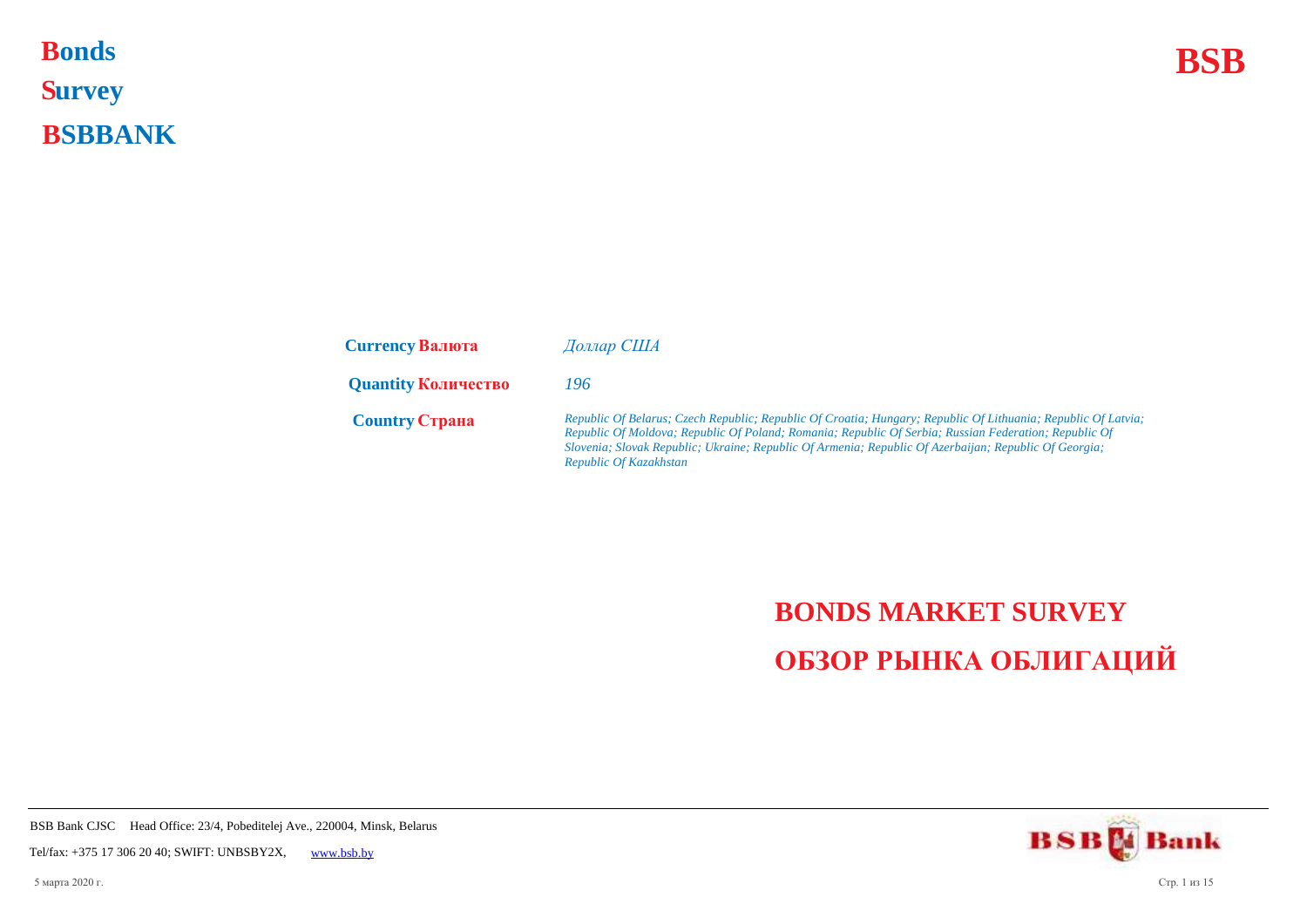## **TOP Performers 10**

| <b>Ticker</b>                               | Country                   | <b>Ind Sector</b>      | <b>ISIN</b>         | <b>Maturity</b> | Cpn            | <b>Mid Mod Dur</b> | Bid        | Ask    | <b>Bid Yld</b> | Ask Yld  | %1D     | %5D     |
|---------------------------------------------|---------------------------|------------------------|---------------------|-----------------|----------------|--------------------|------------|--------|----------------|----------|---------|---------|
| RUSSIA-EUROBOND (RUSSIA 5.1 03/28/35)       | <b>Russian Federation</b> | Government             | RU000A1006S9        | 28.03.2035      | 5,1            | 10,86              | 125,64     | 126,18 | 2,97           | 2,94     | 0,14    | 3,18    |
| RUSSIA-EUROBOND (RUSSIA 5 5/8 04/04/42)     | <b>Russian Federation</b> | Government             | XS0767473852        | 04.04.2042      | 5,625          | 13,88              | 138,12     | 138,71 | 3,20           | 3,17     | 0,17    | 2,61    |
| RUSSIA-EUROBOND (RUSSIA 5 7/8 09/16/43)     | <b>Russian Federation</b> | Government             | XS0971721963        | 16.09.2043      | 5,875          | 14,30              | 143,38     | 143,93 | 3,23           | 3,20     | 0,18    | 2,61    |
| VTB BANK (VTB 6 1/4 06/30/35)               | <b>Russian Federation</b> | Financial              | XS0223715920        | 30.06.2035      | 6,25           | 9,85               | 104,56     | 107,56 | 5,80           | 5,51     | 0,38    | 2,60    |
| RUSSIA-EUROBOND (RUSSIA 5 1/4 06/23/47)     | <b>Russian Federation</b> | Government             | RU000A0JXU14        | 23.06.2047      | 5,25           | 16,16              | 134,63     | 135,13 | 3,31           | 3,29     | 0,09    | 2,31    |
| NOSTRUM OIL & GA (NOGLN 8 07/25/22)         | Republic Of Kazakhstan    | Energy                 | <b>USN64884AB02</b> | 25.07.2022      | 8              | 1,70               | 47,36      | 48,50  | 47,00          | 45,62    | 1,70    | 2,20    |
| STATE OIL CO AZE (SOIAZ 6.95 03/18/30)      | Republic Of Azerbaijan    | Energy                 | XS1196496688        | 18.03.2030      | 6,95           | 7,40               | 126,98     | 128,14 | 3,70           | 3,58     | 0,12    | 2,11    |
| RUSSIA-EUROBOND (RUSSIA 4 3/8 03/21/29)     | <b>Russian Federation</b> | Government             | RU000A0ZYYN4        | 21.03.2029      | 4,375          | 7,45               | 114,88     | 115,36 | 2,52           | 2,47     | 0,42    | 1,98    |
| REPUBLIC OF AZER (AZERBJ 3 1/2 09/01/32)    | Republic Of Azerbaijan    | Government             | XS1678623734        | 01.09.2032      | 3,5            | 9,42               | 102,88     | 103,66 |                |          | 0,46    | 1,82    |
| KAZAKHSTAN (KAZAKS 6 1/2 07/21/45)          | Republic Of Kazakhstan    | Government             | XS1263139856        | 21.07.2045      | 6,5            | 14,98              | 157,58     | 158,56 | 3,18           | 3,14     | 0,28    | 1,63    |
| <b>Bottom Performers 10</b>                 |                           |                        |                     |                 |                |                    |            |        |                |          |         |         |
|                                             |                           |                        |                     |                 |                |                    |            |        |                |          |         |         |
| <b>Ticker</b>                               | Country                   | <b>Ind Sector</b>      | <b>ISIN</b>         | <b>Maturity</b> | Cpn            | <b>Mid Mod Dur</b> | <b>Bid</b> | Ask    | <b>Bid Yld</b> | Ask Yld  | %1D     | %5D     |
| ABIGROVE (CHMFRU 0 1/2 04/29/21)            | <b>Russian Federation</b> | <b>Basic Materials</b> | XS1403868398        | 29.04.2021      | 0.5            | 1,36               | 150,84     | 151,46 | $-32,65$       | $-32,95$ | 0,96    | $-5,22$ |
| UKRAINE GOVT (UKRAIN 0 05/31/40)            | Ukraine                   | Government             | XS1303929894        | 31.05.2040      | $\overline{0}$ |                    | 97,65      | 98,49  |                |          | $-1,16$ | $-3,67$ |
| CREDIT BANK OF M (CRBKMO 7 1/2 10/05/27)    | <b>Russian Federation</b> | Financial              | XS1589106910        | 05.10.2027      | 7,5            | 2,22               | 97,81      | 98,78  | 8,46           | 8,03     | $-0,41$ | $-3,03$ |
| TINKOFF CREDIT (AKBHC 9 1/4 PERP)           | <b>Russian Federation</b> | Financial              | XS1631338495        |                 | 9,25           | 2,19               | 103,61     | 105,21 | 7,66           | 6,97     | $-0,25$ | $-2,25$ |
| UKRAINE RAIL (RAILUA 8 1/4 07/09/24)        | Ukraine                   | Industrial             | XS1843433472        | 09.07.2024      | 8,25           | 3,60               | 106,96     | 107,40 | 6,38           | 6,27     | $-1,06$ | $-2,24$ |
| ABIGROVE (CHMFRU 0 02/16/22)                | <b>Russian Federation</b> | <b>Basic Materials</b> | XS1566998297        | 16.02.2022      | $\overline{0}$ | 2,00               | 106,02     | 107,48 | $-2,97$        | $-3,66$  | 0,34    | $-2,23$ |
| METINVEST BV (METINV 8 1/2 04/23/26)        | Ukraine                   | <b>Basic Materials</b> | XS1806400708        | 23.04.2026      | 8,5            | 4,46               | 104,29     | 104,88 | 7,58           | 7,46     | $-1,58$ | $-2,19$ |
| <b>UKRAINE GOVT (UKRAIN 7 3/8 09/25/32)</b> | Ukraine                   | Government             | XS1577952952        | 25.09.2032      | 7,375          | 7,71               | 106,70     | 107,44 |                |          | $-1,32$ | $-2,05$ |
| UKREXIMBANK (EXIMUK 9 3/4 01/22/25)         | Ukraine                   | Government             | XS1261825621        | 22.01.2025      | 9,75           | 1,76               | 105,07     | 105,94 |                |          | $-0,13$ | $-1,65$ |
| CITY OF KYIV (CITKIE 7 1/2 12/15/22)        | Ukraine                   | Government             | XS1743762558        | 15.12.2022      | 7.5            | 1,79               | 98,10      | 98,63  | 8,54           | 8,25     | 0,11    | $-1,64$ |

BSB Bank CJSC Head Office: 23/4, Pobeditelej Ave., 220004, Minsk, Belarus

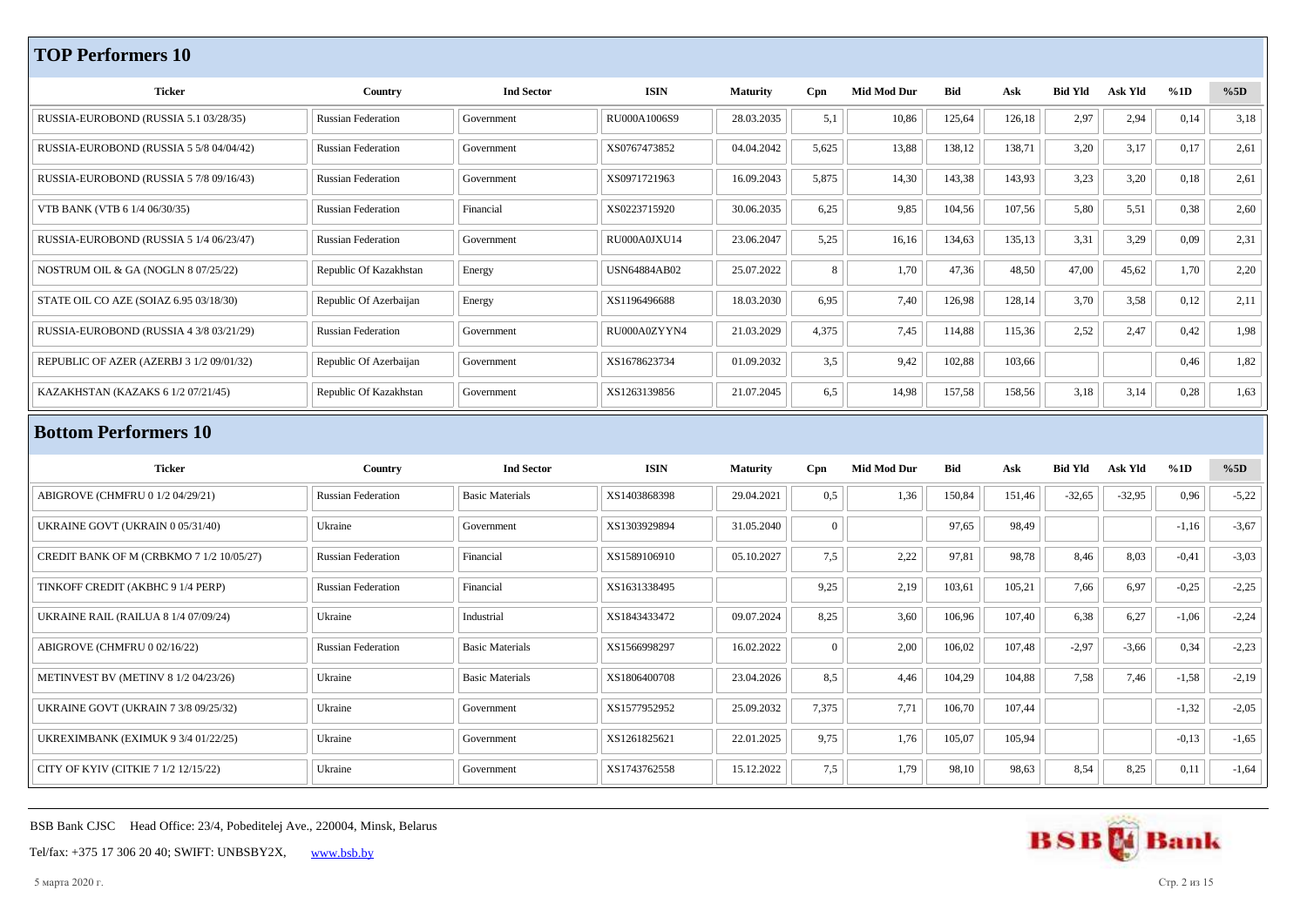| <b>Ticker</b>                                      | <b>Ind Sector</b> | <b>ISIN</b>  | <b>Maturity</b> | Cpn   | Mid<br>Mod<br>Dur | Bid    | Ask    | Bid<br>Yld | Ask<br>Yld | %5D     | %3M     | %1YR    | Amt Out           | SP | Moody's Fitch |            | Cpn<br>Freq    | Bloomberg Cpn Typ BB Rsk<br>Mid Z<br><b>Spread</b> |              | <b>Issr Dflt</b> | <b>Min Piece</b> |
|----------------------------------------------------|-------------------|--------------|-----------------|-------|-------------------|--------|--------|------------|------------|---------|---------|---------|-------------------|----|---------------|------------|----------------|----------------------------------------------------|--------------|------------------|------------------|
| <b>Czech Republic</b>                              |                   |              |                 |       |                   |        |        |            |            |         |         |         |                   |    |               |            |                |                                                    |              |                  |                  |
| CEZ AS (CEZCP 4 1/4<br>04/03/22                    | Utilities         | XS0764313614 | 03.04.2022      | 4,25  | 1,95              | 105,21 | 105,43 | 1,68       | 1,57       | 0,65    | 1,33    |         | 288 594 000 A-    |    | Baa1          | A-u        | $\overline{c}$ | 87                                                 | <b>FIXED</b> | IG1              | 200 000          |
| CPI PROPERTY GRO<br>(CPIPGR 4 3/4 03/08/23)        | Financial         | XS1955030280 | 08.03.2023      | 4,75  | 2,80              | 105,90 | 106,22 | 2,69       | 2,58       | $-0,15$ | 0,70    |         | 450 000 000 BBB   |    | Baa2          |            | 2              | 185                                                | <b>FIXED</b> | IG7              | 200 000          |
| CEZ AS (CEZCP 5 5/8<br>04/03/42                    | Utilities         | XS0764314695 | 03.04.2042      |       | 5,625 13,63       | 130,19 | 132,45 | 3,63       | 3,50       | 1,17    | 8,29    | 23,27   | 300 000 000 A-    |    | Baa1          | A-u        | $\overline{2}$ |                                                    | <b>FIXED</b> | IG1              | 200 000          |
| <b>Hungary</b>                                     |                   |              |                 |       |                   |        |        |            |            |         |         |         |                   |    |               |            |                |                                                    |              |                  |                  |
| HUNGARIAN DEVEL<br>(MAGYAR 6 1/4 10/21/20)         | Financial         | XS0954674312 | 21.10.2020      | 6,25  | 0,60              | 102,85 | 103,12 | 1,58       | 1,16       | 0,09    | $-0.53$ | $-1,53$ | 750 000 000       |    | Baa3          | <b>BBB</b> | 2              | 52                                                 | <b>FIXED</b> | HY <sub>2</sub>  | 200 000          |
| <b>Republic Of Armenia</b>                         |                   |              |                 |       |                   |        |        |            |            |         |         |         |                   |    |               |            |                |                                                    |              |                  |                  |
| ARDSHININVESTBK<br>(ARBANK 12 07/29/20)            | Financial         | XS1117287638 | 29.07.2020      | 12    |                   |        |        |            |            |         |         |         | $\overline{0}$    |    | Ba3           | $B+$       | 2              |                                                    | <b>FIXED</b> |                  | 200 000          |
| <b>ARMENIA (ARMEN 6</b><br>09/30/20                | Government        | XS0974642273 | 30.09.2020      |       | $6\quad 0.54$     | 101,10 | 102,24 | 3,98       | 1,95       | 0,30    | $-0.80$ | $-0.69$ | 97 657 000        |    | Ba3           | BB-        | $\overline{c}$ | 210                                                | <b>FIXED</b> |                  | 200 000          |
| ARMENIA (ARMEN 7.15<br>03/26/25                    | Government        | XS1207654853 | 26.03.2025      | 7,15  | 4,21              | 118,31 | 119,39 | 3,19       | 2,98       | 0,56    | 1,68    | 7,73    | 500 000 000       |    | Ba3           | BB-        | $\overline{2}$ | 230                                                | <b>FIXED</b> |                  | 200 000          |
| <b>Republic Of Azerbaijan</b>                      |                   |              |                 |       |                   |        |        |            |            |         |         |         |                   |    |               |            |                |                                                    |              |                  |                  |
| <b>REPUBLIC OF AZER</b><br>(AZERBJ 2.82 09/01/20)  | Government        | XS1678621522 | 01.09.2020      | 2,82  | 0,47              | 100,14 | 100,38 | 2,53       | 2,02       | 0,12    | 0,22    | 2,31    | 173 524 000       |    | Ba2u          | $BB+$      | 2              |                                                    | <b>FIXED</b> | IG10             | 150 000          |
| <b>REPUBLIC OF AZER</b><br>(AZERBJ 2.82 09/01/21)  | Government        | XS1678622090 | 01.09.2021      | 2,82  | 1,44              | 100,49 | 101,07 | 2,48       | 2,08       | 0,34    | 0,80    | 3,84    | 173 524 000       |    | Ba2u          | $BB+$      | 2              |                                                    | <b>FIXED</b> | IG10             | 150 000          |
| STATE OIL CO AZE (SOIAZ<br>4 3/4 03/13/23)         | Energy            | XS0903465127 | 13.03.2023      | 4,75  | 2,75              | 106,24 | 106,97 | 2,58       | 2,34       | 0,57    | 1,25    | 5,54    | 1 000 000 000 BB- |    | Ba2           | $BB+$      | 2              | 173                                                | <b>FIXED</b> | IG10             | 200 000          |
| <b>REPUBLIC OF AZER</b><br>(AZERBJ 4 3/4 03/18/24) | Government        | XS1044540547 | 18.03.2024      | 4,75  | 3,61              | 108,46 | 109,14 | 2,53       | 2,36       | 0,85    | 1,60    | 6,68    | 1 250 000 000     |    | Ba2u          | $BB+$      | 2              | 169                                                | <b>FIXED</b> | IG10             | 200 000          |
| <b>INTERNATIONAL BA</b><br>(IBAZAZ 3 1/2 09/01/24) | Financial         | XS1678463784 | 01.09.2024      | 3,5   | 4,09              | 97,57  | 97,83  | 4,10       | 4,03       | 0,17    |         |         | 1 000 000 000     |    |               | B-         | 2              | 323                                                | <b>FIXED</b> |                  | 150 000          |
| <b>STHRN GAS CRIDOR</b><br>(SGCAZE 6 7/8 03/24/26) | Energy            | XS1319820897 | 24.03.2026      | 6,875 | 4,94              | 120,84 | 121,05 | 3,07       | 3,04       | 0,39    | 2,31    | 9,52    | 2 000 000 000     |    | Ba2           | $BB+$      | 2              | 218                                                | <b>FIXED</b> | IG8              | 200 000          |
| <b>REPUBLIC OF AZER</b><br>(AZERBJ 5 1/8 09/01/29) | Government        | XS1678623064 | 01.09.2029      | 5,125 | 6,93              | 110,34 | 111,25 |            |            | 0,57    | 1,45    | 13,11   | 310 718 000       |    | Ba2u          | $BB+$      | 2              |                                                    | <b>FIXED</b> | IG10             | 150 000          |



Tel/fax: +375 17 306 20 40; SWIFT: UNBSBY2X, [www.bsb.by](https://www.bsb.by/)

5 марта 2020 г. Стр. 3 из 15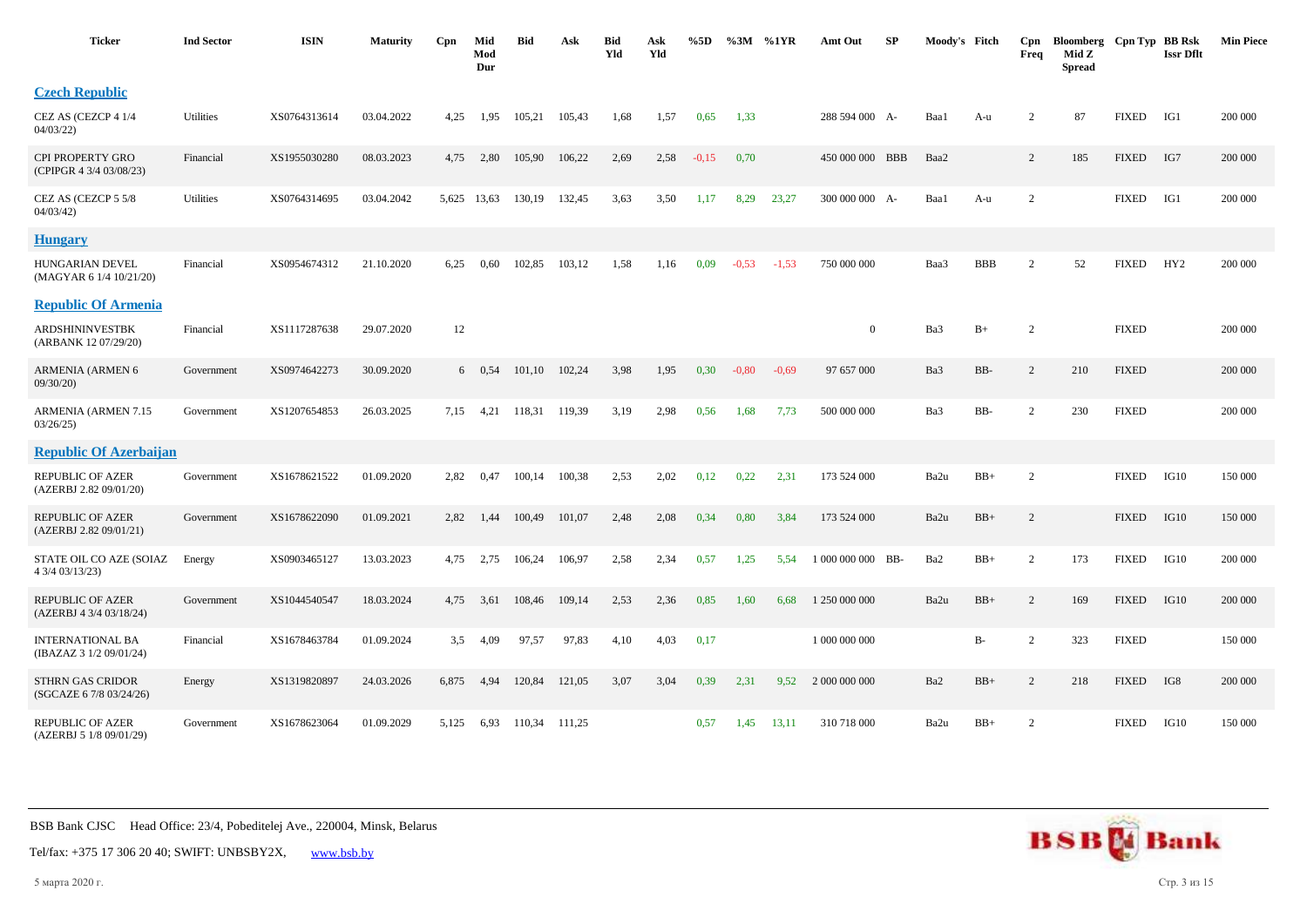| <b>Ticker</b>                                      | <b>Ind Sector</b>     | <b>ISIN</b>  | <b>Maturity</b> | Cpn    | Mid<br>Mod<br>Dur | <b>Bid</b> | Ask    | <b>Bid</b><br>Yld | Ask<br>Yld | %5D     | $\%3M$  | %1YR    | Amt Out            | SP   | Moody's Fitch |       | Cpn<br>Freq    | Bloomberg Cpn Typ BB Rsk<br>Mid Z<br><b>Spread</b> |                  | <b>Issr Dflt</b> | <b>Min Piece</b> |
|----------------------------------------------------|-----------------------|--------------|-----------------|--------|-------------------|------------|--------|-------------------|------------|---------|---------|---------|--------------------|------|---------------|-------|----------------|----------------------------------------------------|------------------|------------------|------------------|
| STATE OIL CO AZE (SOIAZ<br>6.95 03/18/30)          | Energy                | XS1196496688 | 18.03.2030      | 6,95   | 7,40              | 126,98     | 128,14 | 3,70              | 3,58       | 2,11    | 3,96    | 15,23   | 750 000 000 BB-    |      | NR            | $BB+$ | $\overline{2}$ | 269                                                | <b>FIXED</b>     | IG10             | 200 000          |
| REPUBLIC OF AZER<br>(AZERBJ 3 1/2 09/01/32)        | Government            | XS1678623734 | 01.09.2032      | 3.5    | 9,42              | 102,88     | 103,66 |                   |            | 1,82    | 4,70    | 19,29   | 1 076 578 000      |      | Ba2u          | $BB+$ | 2              |                                                    | <b>FIXED</b>     | IG10             | 150 000          |
| <b>Republic Of Belarus</b>                         |                       |              |                 |        |                   |            |        |                   |            |         |         |         |                    |      |               |       |                |                                                    |                  |                  |                  |
| <b>EUROTORG (EUROTG 8 3/4</b><br>10/30/22)         | Consumer,<br>Cyclical | XS1577952010 | 30.10.2022      | 8,75   | 1,86              | 105,89     | 106,19 | 5,72              | 5,58       | $-0.38$ | $-0.70$ | 3.60    | 340 361 000 B-     |      |               | B     | $\overline{2}$ | 489                                                | <b>FIXED</b>     | HY <sub>2</sub>  | 200 000          |
| <b>REP OF BELARUS (BELRUS</b><br>6 7/8 02/28/23)   | Government            | XS1634369067 | 28.02.2023      | 6,875  | 2,69              | 107,77     | 108,52 | 4,07              | 3,81       | 0,05    | 1,66    | 3,89    | 800 000 000 B      |      | B3u           | B     | $\overline{2}$ | 322                                                | <b>FIXED</b>     |                  | 200 000          |
| DEVELOPMENT BANK<br>(DBBYRB 6 3/4 05/02/24)        | Financial             | XS1904731129 | 02.05.2024      | 6,75   | 3,53              | 106,06     | 106,74 | 5,11              | 4,93       | $-0.09$ | 1,33    |         | 500 000 000 B      |      |               | B     | 2              | 426                                                | <b>FIXED</b>     |                  | 200 000          |
| REP OF BELARUS (BELRUS<br>7 5/8 06/29/27)          | Government            | XS1634369224 | 29.06.2027      | 7,625  | 5,65              | 115,09     | 116,00 | 5,12              | 4,98       | $-0,26$ | 1,91    | 7,77    | 600 000 000 B      |      | B3u           | B     | 2              | 418                                                | <b>FIXED</b>     |                  | 200 000          |
| <b>REP OF BELARUS (BELRUS</b><br>6.202/28/30       | Government            | XS1760804184 | 28.02.2030      | 6,2    | 7.49              | 108,08     | 109,01 | 5,15              | 5,04       | $-0.41$ | 2,63    | 11,63   | 600 000 000 B      |      | B3u           | B     | 2              | 414                                                | <b>FIXED</b>     |                  | 200 000          |
| <b>Republic Of Croatia</b>                         |                       |              |                 |        |                   |            |        |                   |            |         |         |         |                    |      |               |       |                |                                                    |                  |                  |                  |
| CROATIA (CROATI 65/8<br>07/14/20                   | Government            | XS0525827845 | 14.07.2020      | 6,625  | 0.35              | 101,63     | 101,90 | 1,88              | 1,13       | 0.06    | $-0.84$ | $-2.35$ | 1 250 000 000      | BBB- | Ba2           | BBB-  | 2              | 54                                                 | <b>FIXED</b>     | IG8              | 100 000          |
| CROATIA (CROATI 6 3/8<br>03/24/21                  | Government            | XS0607904264 | 24.03.2021      | 6,375  | 0,99              | 104,81     | 105,05 | 1,70              | 1,47       | 0,22    | $-0,55$ | $-0.54$ | 1 500 000 000      | BBB- | Ba2           | BBB-  | 2              | 82                                                 | <b>FIXED</b>     | IG8              | 200 000          |
| <b>HRVATSKA ELEKTRO</b><br>(HRELEC 5 7/8 10/23/22) | Utilities             | XS1309493630 | 23.10.2022      | 5,875  | 2,40              | 109,62     | 109,86 | 2,09              | 2,00       | $-0.20$ | $-0.02$ | 3,38    | 550 000 000 BB+    |      | Ba2           |       | 2              | 127                                                | <b>FIXED</b>     | IG10             | 200 000          |
| <b>CROATIA (CROATI 5 1/2</b><br>04/04/23           | Government            | XS0908769887 | 04.04.2023      | 5.5    | 2,80              | 111,06     | 111,57 | 1,78              | 1,62       | 0,75    | 0.97    | 4,12    | 1 500 000 000 BBB- |      | Ba2           | BBB-  | $\overline{2}$ | 98                                                 | <b>FIXED</b>     | IG8              | 200 000          |
| <b>CROATIA (CROATI 6</b><br>01/26/24               | Government            | XS0997000251 | 26.01.2024      |        | 6 3.50            | 115.81     | 116,35 | 1,77              | 1,64       | 1,08    | 1,00    | 5.16    | 1 750 000 000      | BBB- | Ba2           | BBB-  | 2              | 95                                                 | <b>FIXED</b>     | IG8              | 200 000          |
| <b>Republic Of Georgia</b>                         |                       |              |                 |        |                   |            |        |                   |            |         |         |         |                    |      |               |       |                |                                                    |                  |                  |                  |
| <b>BANK OF GEORGIA</b><br>(GEBGG 11 1/8 PERP)      | Financial             | XS1970667769 |                 | 11,125 | 3,35              | 106,59     | 108,28 | 9,23              | 8,77       | $-0.57$ | 2,95    |         | 100 000 000        |      |               | B-    | $\overline{2}$ | 823                                                | VARIAB HY1<br>LE |                  | 200 000          |
| TBC BANK JSC (TBCBGE<br>10.775 PERP)               | Financial             | XS1843433126 |                 | 10,775 | 3,37              |            |        |                   |            |         |         |         | 125 000 000        |      |               | $B-$  | $\overline{c}$ |                                                    | VARIAB IG8<br>LE |                  | 200 000          |
| <b>GEORGIA REP OF (GEORG)</b><br>6 7/8 04/12/21)   | Government            | XS0617134092 | 12.04.2021      | 6,875  | 1,03              | 104,72     | 105,47 | 2,47              | 1,79       | $-0.03$ | $-0,29$ | $-0.33$ | 500 000 000 BB     |      | Ba2           | BB    | 2              | 137                                                | <b>FIXED</b>     |                  | 200 000          |



Tel/fax: +375 17 306 20 40; SWIFT: UNBSBY2X, [www.bsb.by](https://www.bsb.by/)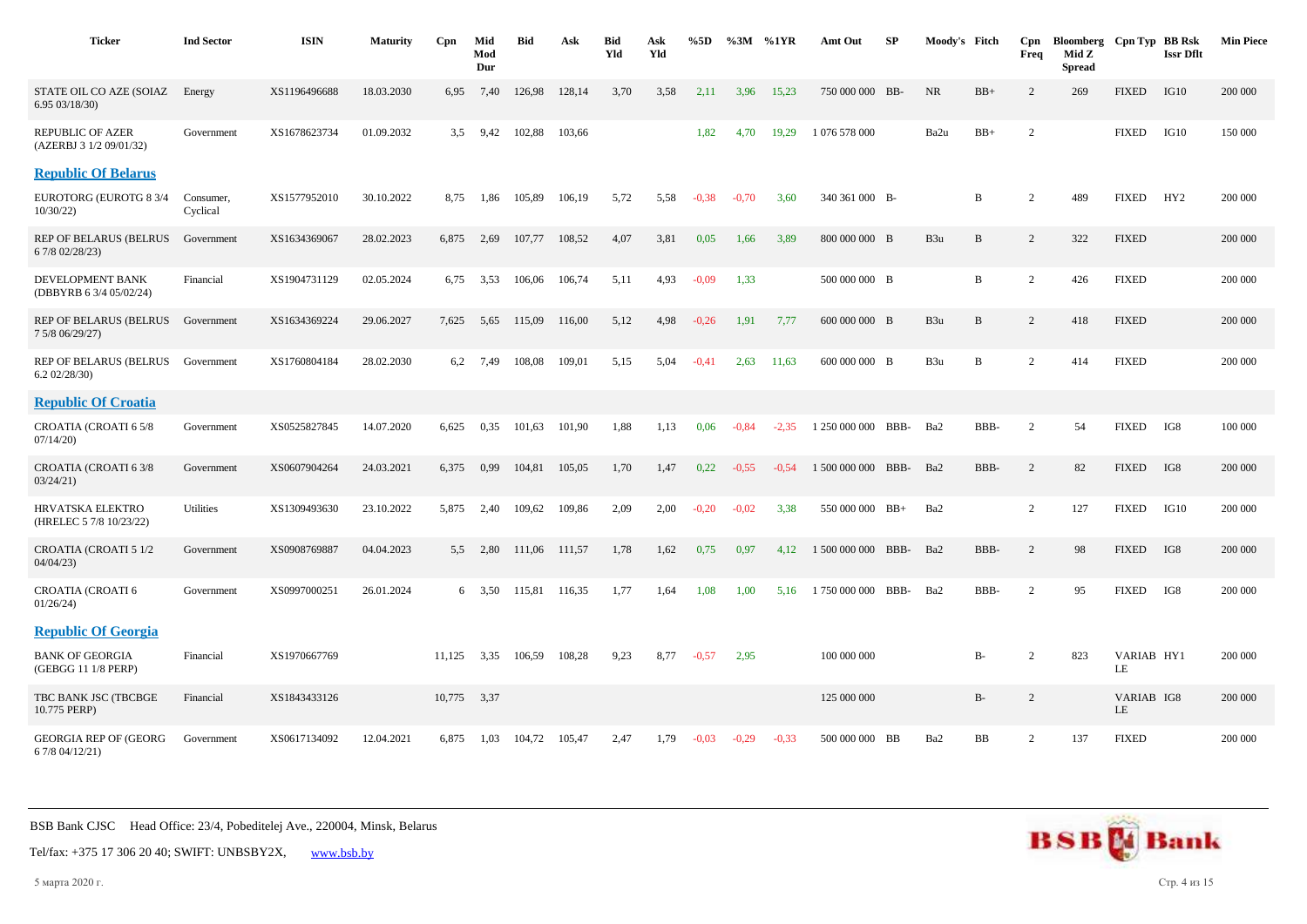| <b>Ticker</b>                                     | <b>Ind Sector</b> | <b>ISIN</b>         | <b>Maturity</b> | C <sub>pn</sub> | Mid<br>Mod<br>Dur | <b>Bid</b> | Ask    | <b>Bid</b><br>Yld | Ask<br>Yld | %5D     | $\%3M$  | %1YR           | Amt Out             | <b>SP</b> | Moody's Fitch  |            | Cpn<br>Freq    | Bloomberg Cpn Typ BB Rsk<br>Mid Z<br><b>Spread</b> |              | <b>Issr Dflt</b> | <b>Min Piece</b> |
|---------------------------------------------------|-------------------|---------------------|-----------------|-----------------|-------------------|------------|--------|-------------------|------------|---------|---------|----------------|---------------------|-----------|----------------|------------|----------------|----------------------------------------------------|--------------|------------------|------------------|
| GEORGIAN OIL (GEOROG 6 Energy<br>$3/4$ 04/26/21)  |                   | XS1319820384        | 26.04.2021      | 6,75            | 1,07              | 104,29     | 104,46 | 2,86              | 2,71       | $-0,14$ | 0,26    | 1,81           | 250 000 000 BB-     |           |                | BB         | 2              | 202                                                | <b>FIXED</b> | IG5              | 200 000          |
| <b>GEORGIAN RAILWAY</b><br>(GRAIL 7 3/4 07/11/22) | Industrial        | XS0800346362        | 11.07.2022      | 7,75            | 2,14              | 110,23     | 110,54 | 3,18              | 3,04       | 0,22    | 0.64    | 3,47           | $500\ 000\ 000$ B+  |           |                | BB-        | 2              | 238                                                | <b>FIXED</b> | IG9              | 200 000          |
| <b>BANK OF GEORGIA</b><br>(GEBGG 6 07/26/23)      | Financial         | XS1405775880        | 26.07.2023      |                 | $6\quad 3.04$     | 106,14     | 106,48 | 4,04              | 3,93       | $-0,52$ | 0,80    | 6,88           | 350 000 000         |           | Ba2            | BB-        | 2              | 320                                                | <b>FIXED</b> | HY1              | 200 000          |
| <b>JSC GEORGIA CAP</b><br>(GEOCAP 6 1/8 03/09/24) | Financial         | XS1778929478        | 09.03.2024      | 6,125           | 3,49              | 98,58      | 99,04  | 6,54              | 6,40       | $-0,56$ | 2,24    | 6,74           | $300\ 000\ 000$ B+  |           | B2             |            | 2              | 567                                                | <b>FIXED</b> | IG6              | 200 000          |
| SILKNET JSC (SILNET 11<br>04/02/24                | Communications    | XS1843443430        | 02.04.2024      | 11              | 1,77              | 112,03     | 112,27 | 7,14              | 7,03       | $-0,39$ | 0,32    |                | 200 000 000         |           | B1             | $B+$       | 2              | 632                                                | <b>FIXED</b> | HY4              | 200 000          |
| TBC BANK JSC (TBCBGE 5<br>$3/4$ 06/19/24)         | Financial         | XS1843434363        | 19.06.2024      |                 | 5,75 3,74         | 105,13     | 105,70 | 4,42              | 4,28       | $-1,02$ | 2,16    |                | 300 000 000         |           | Ba2            | BB-        | 2              | 352                                                | <b>FIXED</b> | IG8              | 200 000          |
| <b>Republic Of Kazakhstan</b>                     |                   |                     |                 |                 |                   |            |        |                   |            |         |         |                |                     |           |                |            |                |                                                    |              |                  |                  |
| KAZAKH DEVELOPME<br>(DBKAZ 6 1/2 06/03/20)        | Financial         | XS0220743776        | 03.06.2020      | 6,5             | 0,23              | 100,99     | 101,56 | 2,20              | $-0,16$    | 0,01    | $-0,68$ |                | $100\ 000\ 000$ BB+ |           | Baa3           | BBB-       | $\overline{c}$ | $-1$                                               | <b>FIXED</b> | IG4              | 1 0 0 0          |
| HALYK SAVINGS BK<br>(HSBKKZ 7 1/4 01/28/21)       | Financial         | XS0583796973        | 28.01.2021      | 7,25            | 0,86              | 104,44     | 104,65 | 2,16              | 1,93       | $-0.07$ | $-0,73$ | $-0.13$        | 500 000 000 BB      |           | Ba3            | $\rm BB+$  | $\overline{c}$ | 133                                                | <b>FIXED</b> | IG4              | 200 000          |
| KAZMUNAYGAS NAT<br>(KZOKZ 3 7/8 04/19/22)         | Energy            | XS1595713279        | 19.04.2022      | 3,875           | 2,00              | 103,21     | 103,52 | 2,31              | 2,16       | 0,03    | 0,26    | 2,80           | 500 000 000 BB      |           | Baa3           | BBB-       | 2              | 148                                                | <b>FIXED</b> | IG3              | 200 000          |
| <b>EASTCOMTRANS (EASTCM</b><br>8 04/22/22)        | Industrial        | XS0918292151        | 22.04.2022      |                 | 8 1,44            | 98,49      | 100,55 | 9,02              | 7,62       | 0,71    | 3,03    | 4.55           | 30 527 000          |           | B <sub>3</sub> | <b>WD</b>  | 2              |                                                    | <b>FIXED</b> | IG10             | 200 000          |
| <b>FORTEBANK (ALLIBK 14</b><br>06/30/22           | Financial         | <b>USY2497PAD51</b> | 30.06.2022      |                 | 14 1,97           | 116,33     | 117,08 | 6,28              | 5,96       | $-0.73$ | 0,79    | $-0.66$        | 75 000 128 B+       |           |                | <b>NR</b>  | 2              |                                                    | <b>FIXED</b> |                  | 1 0 0 0          |
| NOSTRUM OIL & GA<br>(NOGLN 8 07/25/22)            | Energy            | <b>USN64884AB02</b> | 25.07.2022      |                 | 8 1,70            | 47,36      | 48,50  | 47,00             | 45,62      | 2,20    |         | $-9,77 -18,73$ | 725 000 000 CCC     |           | Caa3           |            | 2              | 4 5 4 8                                            | <b>FIXED</b> | HY <sub>6</sub>  | 200 000          |
| KAZAKH DEVELOPME<br>(DBKAZ 4 1/8 12/10/22)        | Financial         | XS0860582435        | 10.12.2022      | 4,125           | 2,58              | 104,22     | 104,78 | 2,53              | 2,32       | $-0,16$ | 0,64    | 3,70           | 1 264 004 000 BB+   |           | Baa3           | BBB-       | 2              | 171                                                | <b>FIXED</b> | IG4              | 200 000          |
| <b>KAZKOMMERTSBANK</b><br>(HSBKKZ 5 1/2 12/21/22) | Financial         | XS0867478124        | 21.12.2022      | 5.5             | 0.08              | 101,01     | 101,30 | $-7,77$           | $-11,49$   | 0,52    | 0.36    | 1,23           | 548 012 457 BB      |           |                | $BB+$      | $\overline{2}$ | $-1048$                                            | <b>FIXED</b> | IG4              |                  |
| KAZMUNAYGAS NAT<br>(KZOKZ 4.4 04/30/23)           | Energy            | XS0925015074        | 30.04.2023      | 4,4             | 2,90              | 106,44     | 106,84 | 2,26              | 2,14       | 0,23    | 0,59    | 4,73           | 406 564 000 BB      |           | Baa3           | BBB-       | 2              | 142                                                | <b>FIXED</b> | IG3              | 200 000          |
| KAZAKHSTAN (KAZAKS 3<br>$7/8$ 10/14/24)           | Government        | XS1120709669        | 14.10.2024      | 3.875           | 4,14              |            |        |                   |            |         |         |                | 1 500 000 000 BBB-  |           | Baa3           | <b>BBB</b> | $\overline{2}$ |                                                    | <b>FIXED</b> | HY <sub>6</sub>  | 200 000          |

Tel/fax: +375 17 306 20 40; SWIFT: UNBSBY2X, [www.bsb.by](https://www.bsb.by/)

5 марта 2020 г. Стр. 5 из 15

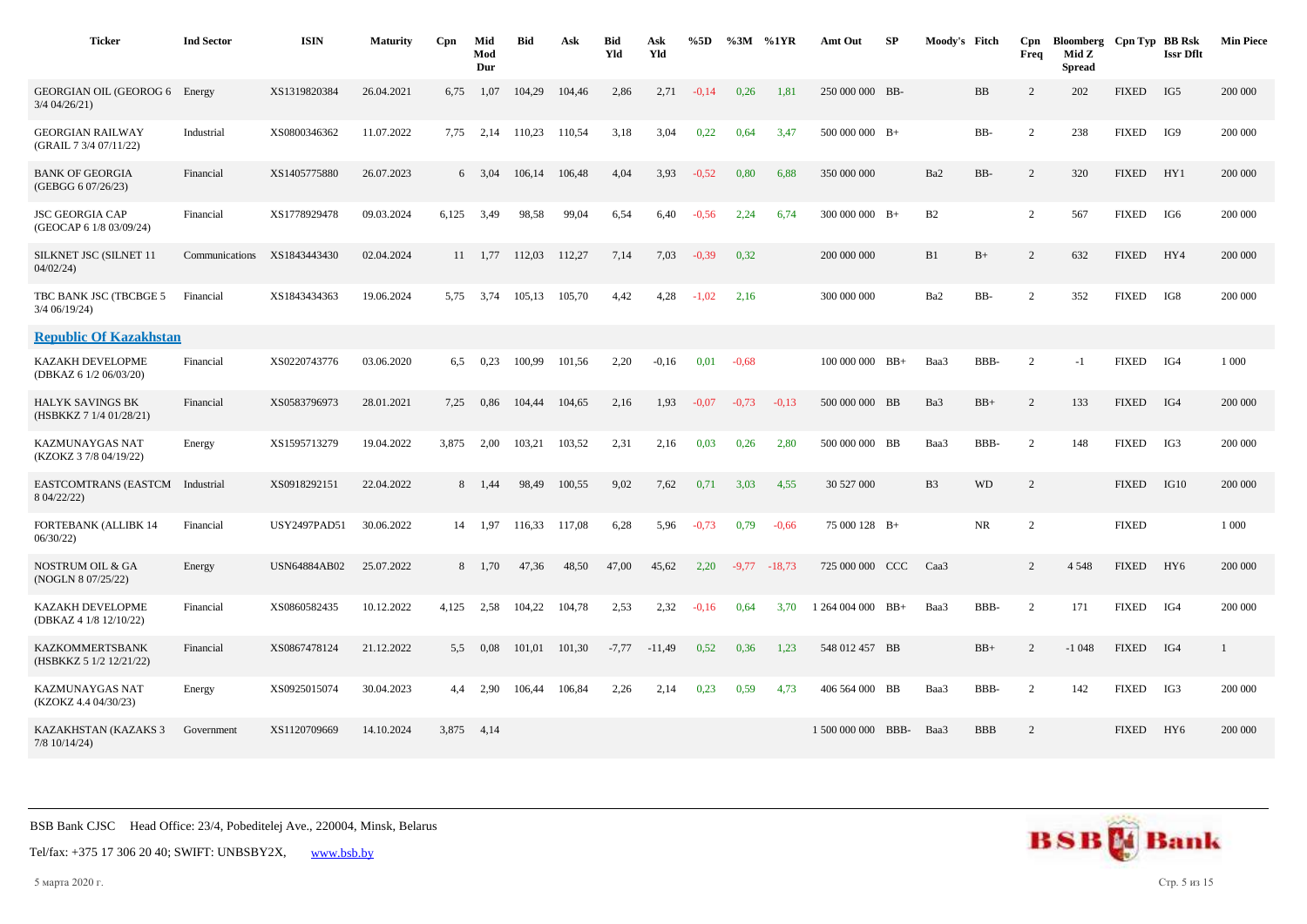| <b>Ticker</b>                                    | <b>Ind Sector</b> | <b>ISIN</b>  | <b>Maturity</b> | Cpn            | Mid<br>Mod<br>Dur | <b>Bid</b> | Ask    | Bid<br>Yld | Ask<br>Yld | %5D     |          | $\%3M$ %1YR | Amt Out            | SP     | Moody's Fitch  |            | Cpn<br>Freq    | Bloomberg Cpn Typ BB Rsk<br>Mid Z<br><b>Spread</b> |              | <b>Issr Dflt</b> | <b>Min Piece</b> |
|--------------------------------------------------|-------------------|--------------|-----------------|----------------|-------------------|------------|--------|------------|------------|---------|----------|-------------|--------------------|--------|----------------|------------|----------------|----------------------------------------------------|--------------|------------------|------------------|
| ALLIANCE BANK (ALLIBK<br>11 3/4 12/15/24)        | Financial         | XS1153772725 | 15.12.2024      | 11,75          | 4,76              |            |        |            |            |         | $0.00\,$ | $-5,18$     |                    | $0$ B+ |                | <b>WD</b>  | 2              |                                                    | <b>FIXED</b> |                  |                  |
| NOSTRUM OIL & GA<br>(NOGLN 7 02/16/25)           | Energy            | USN64884AD67 | 16.02.2025      |                | 7, 3, 35          | 45,10      | 46,25  | 28,29      | 27,55      | 0,08    | $-12.13$ | $-22,97$    | 400 000 000 CCC    |        | Caa3           |            | $\overline{2}$ | 2 7 1 1                                            | <b>FIXED</b> | HY <sub>6</sub>  | 200 000          |
| KAZMUNAYGAS NAT<br>(KZOKZ 4 3/4 04/24/25)        | Energy            | XS1807299174 | 24.04.2025      | 4,75           | 4,51              | 110,07     | 110,52 | 2,64       | 2,55       | $-0,32$ | 1,07     | 7,16        | 500 000 000        |        | Baa3           | BBB-       | $\overline{2}$ | 176                                                | <b>FIXED</b> | IG3              | 200 000          |
| KAZAKHSTAN (KAZAKS 5<br>$1/8$ 07/21/25)          | Government        | XS1263054519 | 21.07.2025      | 5,125          | 4.74              | 115,77     | 116,26 | 2,01       | 1,92       | 0,29    | 1,24     | 7,39        | 2 500 000 000      | BBB-   | Baa3           | <b>BBB</b> | 2              | 116                                                | <b>FIXED</b> | HY <sub>6</sub>  | 200 000          |
| <b>TENGIZCH FIN INT</b><br>(TENGIZ 4 08/15/26)   | Energy            | USG87602AA90 | 15.08.2026      | $\overline{4}$ | 5,47              | 106,07     | 106,45 | 2,92       | 2,86       | $-0,23$ | 0.95     | 10,09       | 1 000 000 000 BBB  |        | Baa2           |            | $\overline{2}$ | 211                                                | <b>FIXED</b> |                  | 200 000          |
| KAZMUNAYGAS NAT<br>(KZOKZ 4 3/4 04/19/27)        | Energy            | XS1595713782 | 19.04.2027      | 4,75           | 6,01              | 112,50     | 113,04 | 2,80       | 2,72       | 0,53    | 3,41     | 11,31       | 1 000 000 000 BB   |        | Baa3           | BBB-       | $\sqrt{2}$     | 184                                                | <b>FIXED</b> | IG3              | 200 000          |
| KAZTRANSGAS JSC<br>(KZTGKZ 4 3/8 09/26/27)       | Energy            | XS1682544157 | 26.09.2027      | 4,375          | 6,33              | 106,91     | 107,37 | 3.33       | 3,27       | $-0.52$ | 2,00     | 10,87       | 750 000 000        |        | Baa3           | BBB-       | $\overline{c}$ | 236                                                | <b>FIXED</b> | IG3              | 200 000          |
| <b>KAZAKHSTAN TEMIR</b><br>(KTZKZ 4.85 11/17/27) | Industrial        | XS1713475132 | 17.11.2027      | 4,85           |                   |            |        |            |            |         |          |             | $\overline{0}$     |        | WR             | BBB-       | 2              |                                                    | <b>FIXED</b> | HY1              | 200 000          |
| KAZMUNAYGAS NAT<br>(KZOKZ 5 3/8 04/24/30)        | Energy            | XS1807300105 | 24.04.2030      | 5,375          | 7,88              | 118,20     | 118,83 | 3,25       | 3,18       | 0,20    | 2,81     | 14,13       | 1 250 000 000      |        | Baa3           | BBB-       | $\overline{2}$ | 220                                                | <b>FIXED</b> | IG3              | 200 000          |
| <b>KAZAKHSTAN TEMIR</b><br>(KTZKZ 6.95 07/10/42) | Industrial        | XS0799658637 | 10.07.2042      |                | 6,95 12,98        | 141,02     | 141,95 | 4,12       | 4,07       | 0,57    | 5,66     | 23,21       | 1 100 000 000 BB-  |        | Baa3           | BBB-       | 2              | 289                                                | <b>FIXED</b> | HY1              | 200 000          |
| KAZAKHSTAN (KAZAKS 4<br>$7/8$ 10/14/44)          | Government        | XS1120709826 | 14.10.2044      | 4,875          | 15,54             | 132,82     | 133,70 | 2,98       | 2,94       | 1,47    | 9,71     | 27,78       | 1 000 000 000 BBB- |        | Baa3           | <b>BBB</b> | 2              | 178                                                | <b>FIXED</b> | HY <sub>6</sub>  | 200 000          |
| KAZAKHSTAN (KAZAKS 6<br>$1/2$ 07/21/45)          | Government        | XS1263139856 | 21.07.2045      |                | 6,5 14,98         | 157,58     | 158,56 | 3,18       | 3,14       | 1,63    | 8,58     | 25,65       | 1 500 000 000      | BBB-   | Baa3           | <b>BBB</b> | $\overline{2}$ | 198                                                | <b>FIXED</b> | HY <sub>6</sub>  | 200 000          |
| KAZMUNAYGAS NAT<br>(KZOKZ 5 3/4 04/19/47)        | Energy            | XS1595714087 | 19.04.2047      |                | 5,75 14,88        | 125,54     | 126,30 | 4,17       | 4,13       | 0,72    | 7,15     | 23,04       | 1 250 000 000 BB   |        | Baa3           | BBB-       | 2              | 290                                                | <b>FIXED</b> | IG3              | 200 000          |
| KAZMUNAYGAS NAT<br>(KZOKZ 6 3/8 10/24/48)        | Energy            | XS1807299331 | 24.10.2048      |                | 6,375 14,97       | 135,61     | 136,27 | 4,22       | 4,19       | 1,03    | 7.63     | 26,73       | 1 500 000 000      |        | Baa3           | BBB-       | 2              | 297                                                | <b>FIXED</b> | IG3              | 200 000          |
| <b>Republic Of Lithuania</b>                     |                   |              |                 |                |                   |            |        |            |            |         |          |             |                    |        |                |            |                |                                                    |              |                  |                  |
| LITHUANIA (LITHUN 6 1/8<br>03/09/21)             | Government        | XS0602546136 | 09.03.2021      | 6,125          | 0.98              | 104,63     | 104,87 | 1,45       | 1,21       | 0,20    | $-0,32$  | $-0.90$     | $1500000000 A+$    |        | A3             | A          | 2              | 56                                                 | <b>FIXED</b> | IG10             | 100 000          |
| LITHUANIA (LITHUN 6 5/8<br>02/01/22              | Government        | XS0739988086 | 01.02.2022      | 6.625          | 1,79              | 109.81     | 110,14 | 1,36       | 1,20       | 0,42    | 0,17     | 0.61        | $1500000000 A+$    |        | A <sub>3</sub> | A          | $\overline{2}$ | 56                                                 | <b>FIXED</b> | IG10             | 200 000          |

**Republic Of Moldova**

BSB Bank CJSC Head Office: 23/4, Pobeditelej Ave., 220004, Minsk, Belarus

Tel/fax: +375 17 306 20 40; SWIFT: UNBSBY2X, [www.bsb.by](https://www.bsb.by/)

5 марта 2020 г. Стр. 6 из 15

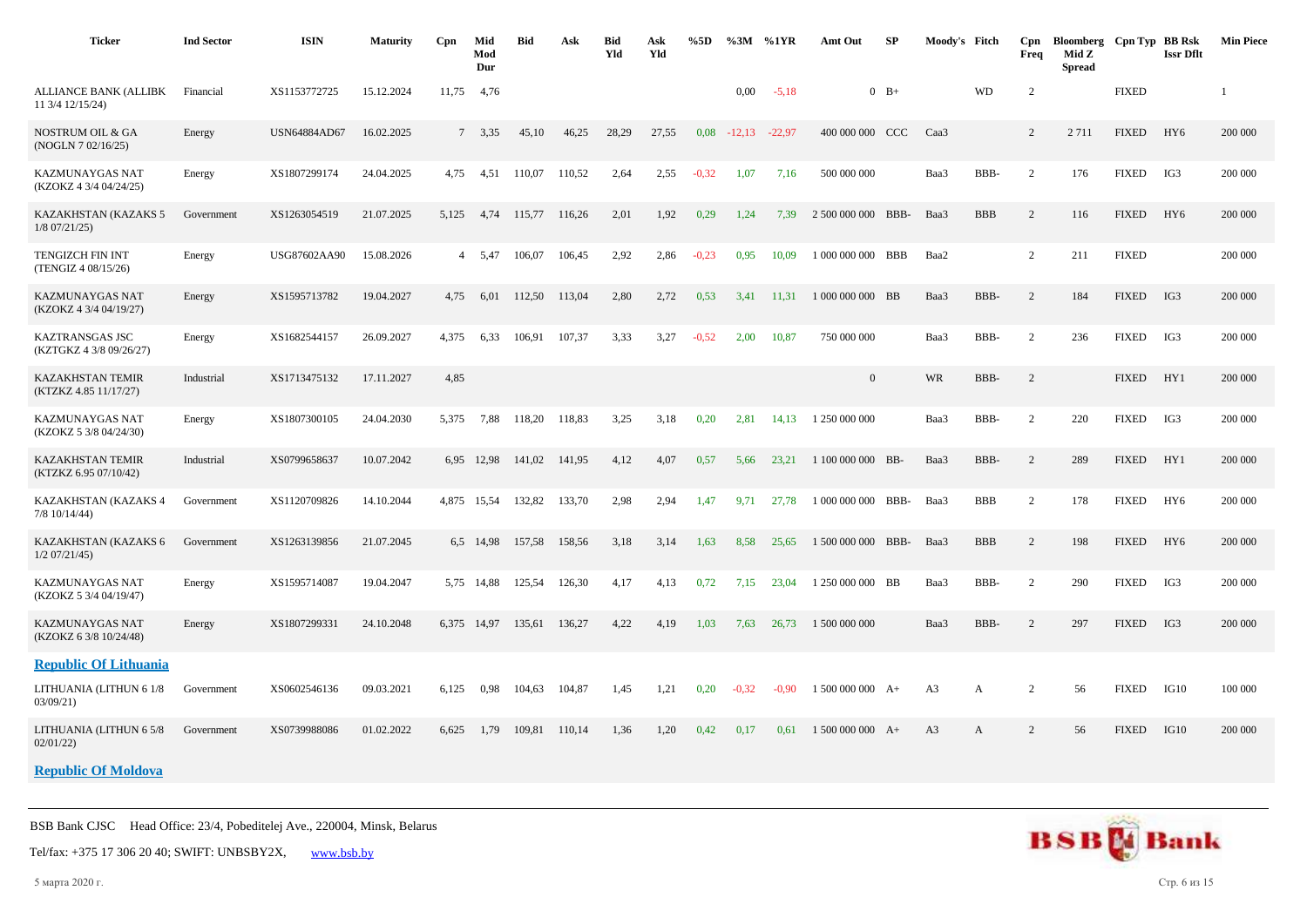| <b>Ticker</b>                                     | <b>Ind Sector</b>          | <b>ISIN</b>  | <b>Maturity</b> | Cpn   | Mid<br>Mod<br>Dur | Bid    | Ask    | <b>Bid</b><br>Yld | Ask<br>Yld | %5D     |         | $\%3M$ %1YR | Amt Out            | SP     | Moody's Fitch   |              | Cpn<br>Freq    | Bloomberg Cpn Typ BB Rsk<br>Mid Z<br><b>Spread</b> |                  | <b>Issr Dflt</b> | <b>Min Piece</b> |
|---------------------------------------------------|----------------------------|--------------|-----------------|-------|-------------------|--------|--------|-------------------|------------|---------|---------|-------------|--------------------|--------|-----------------|--------------|----------------|----------------------------------------------------|------------------|------------------|------------------|
| <b>ARAGVI FINANCE</b><br>(ARAGVI 12 04/09/24)     | Consumer, Non-<br>cyclical | XS1960552823 | 09.04.2024      | 12    | 3,08              | 107,16 | 107,53 | 9,82              | 9,72       | $-1,47$ | 0,30    |             | 300 000 000 B-     |        |                 | B            | $\overline{2}$ | 896                                                | <b>FIXED</b>     |                  | 200 000          |
| <b>Republic Of Serbia</b>                         |                            |              |                 |       |                   |        |        |                   |            |         |         |             |                    |        |                 |              |                |                                                    |                  |                  |                  |
| SERBIA REPUBLIC (SERBIA<br>7 1/4 09/28/21)        | Government                 | XS0680231908 | 28.09.2021      | 7,25  | 1,44              | 108,48 | 108,78 | 1,69              | 1,51       | 0,25    | $-0.48$ | 0.19        | $1600000000$ BB+   |        | Ba3             | $BB+$        | $\overline{c}$ | 88                                                 | <b>FIXED</b>     | IG1              | 200 000          |
| <b>Republic Of Slovenia</b>                       |                            |              |                 |       |                   |        |        |                   |            |         |         |             |                    |        |                 |              |                |                                                    |                  |                  |                  |
| SLOVENIA (SLOVEN 5 1/2<br>10/26/22                | Government                 | XS0847086237 | 26.10.2022      | 5,5   | 2,43              | 109,97 | 110,82 | 1,61              | 1,30       |         | 0,36    | 2,58        | 272 510 000 AA-    |        | Baa1            | A            | $\overline{c}$ | 74                                                 | <b>FIXED</b>     | IG8              | 200 000          |
| SLOVENIA (SLOVEN 5.85<br>05/10/23                 | Government                 | XS0927637818 | 10.05.2023      | 5,85  | 2,89              | 113,21 | 114,04 | 1,56              | 1,31       | 1,01    | 0,83    | 3,20        | 133 167 000 AA-    |        | Baa1            | A            | $\overline{c}$ | 71                                                 | <b>FIXED</b>     | IG8              | 200 000          |
| SLOVENIA (SLOVEN 5 1/4<br>02/18/24                | Government                 | XS0982709221 | 18.02.2024      | 5,25  | 3,60              | 113,83 | 114,96 | 1,61              | 1,34       | 1,07    | 1.08    | 4.33        | 1 250 000 000      | - AA   | Baa1            | A            | $\overline{c}$ | 72                                                 | <b>FIXED</b>     | IG8              | 200 000          |
| <b>Russian Federation</b>                         |                            |              |                 |       |                   |        |        |                   |            |         |         |             |                    |        |                 |              |                |                                                    |                  |                  |                  |
| ALFA BANK (ALFARU 8<br>PERP)                      | Financial                  | XS1513741311 |                 | 8     | 1,75              |        |        |                   |            |         |         |             | 700 000 000        |        | B <sub>2u</sub> | B            | $\overline{4}$ |                                                    | VARIAB IG1<br>LE |                  | 200 000          |
| TINKOFF CREDIT (AKBHC 9<br>1/4 PERP)              | Financial                  | XS1631338495 |                 | 9,25  | 2,19              | 103,61 | 105,21 | 7,66              | 6,97       | $-2,25$ | $-1,11$ | 2,02        | 300 000 000        |        |                 | $B-$         | $\overline{4}$ | 661                                                | VARIAB IG2<br>LE |                  | 200 000          |
| ALFA BANK (ALFARU 6.95<br>PERP)                   | Financial                  | XS1760786340 |                 | 6.95  | 2,79              | 101,19 | 102,08 | 6,53              | 6,22       | $-0,90$ | 2,50    | 13,93       | 500 000 000        |        | B2              | $\, {\bf B}$ | $\overline{4}$ | 565                                                | VARIAB IG1<br>LE |                  | 200 000          |
| <b>CREDIT BANK OF M</b><br>(CRBKMO 8 7/8 PERP)    | Financial                  | XS1601094755 |                 | 8,875 | 2,33              |        |        |                   |            | $-1,25$ |         |             | 540 000 000        |        | Caa2u           | $B-$         | $\overline{4}$ |                                                    | VARIAB IG8<br>LE |                  | 200 000          |
| OAO TMK (TRUBRU 6 3/4<br>04/03/20                 | Industrial                 | XS0911599701 | 03.04.2020      | 6,75  | 0,07              | 100,43 | 100,49 | 2,63              | 2,02       |         | $-0.56$ | $-1,31$     | 500 000 000 BB-    |        | B1              |              | $\overline{c}$ | 64                                                 | <b>FIXED</b>     | IG10             | 200 000          |
| EUROCHEM M & C C<br>(EUCHEM 3.8 04/12/20)         | <b>Basic Materials</b>     | XS1495632298 | 12.04.2020      | 3,8   | 0,09              | 100,03 | 100,42 | 3,38              | $-0.76$    | $-0.02$ | $-0,40$ | 0,07        | 124 128 000 BB-*+  |        |                 | BB           | $\overline{c}$ | 61                                                 | <b>FIXED</b>     | IG8              | 200 000          |
| <b>EDC FINANCE DAC</b><br>(EDCLLI 4 7/8 04/17/20) | Energy                     | XS0918604496 | 17.04.2020      | 4,875 | 0,11              | 100,35 | 100,43 | 1,57              | 0,83       | $-0.04$ | $-0.58$ | $-0.05$     | $62539000$ BB+     |        |                 | $\rm BB+$    | $\overline{c}$ | 43                                                 | <b>FIXED</b>     | HY <sub>2</sub>  | 200 000          |
| METALLOINVEST FI<br>(METINR 5 5/8 04/17/20)       | <b>Basic Materials</b>     | XS0918297382 | 17.04.2020      | 5,625 |                   |        |        |                   |            |         |         |             |                    | $0$ NR | <b>WR</b>       | <b>WD</b>    | $\overline{c}$ |                                                    | <b>FIXED</b>     | IG6              | 200 000          |
| POLYUS FINANCE P<br>(PGILLN 5 5/8 04/29/20)       | <b>Basic Materials</b>     | XS0922301717 | 29.04.2020      | 5,625 | 0,14              | 100,48 | 100,53 | 2,10              | 1,76       | $-0.06$ | $-0.19$ | $-0.81$     | 677 482 000 BB     |        |                 | $_{\rm BB}$  | $\overline{c}$ | 110                                                | <b>FIXED</b>     | IG <sub>2</sub>  | 200 000          |
| <b>RUSSIA-EUROBOND</b><br>(RUSSIA 5 04/29/20)     | Government                 | XS0504954347 | 29.04.2020      |       | $5 \t 0.14$       | 100,33 | 100,61 | 2,55              | 0,50       | 0,03    | $-0.69$ | $-1.66$     | 3 500 000 000 BBB- |        | Baa3            | <b>BBB</b>   | $\overline{c}$ | 50                                                 | <b>FIXED</b>     | IG10             | 100 000          |



Tel/fax: +375 17 306 20 40; SWIFT: UNBSBY2X, [www.bsb.by](https://www.bsb.by/)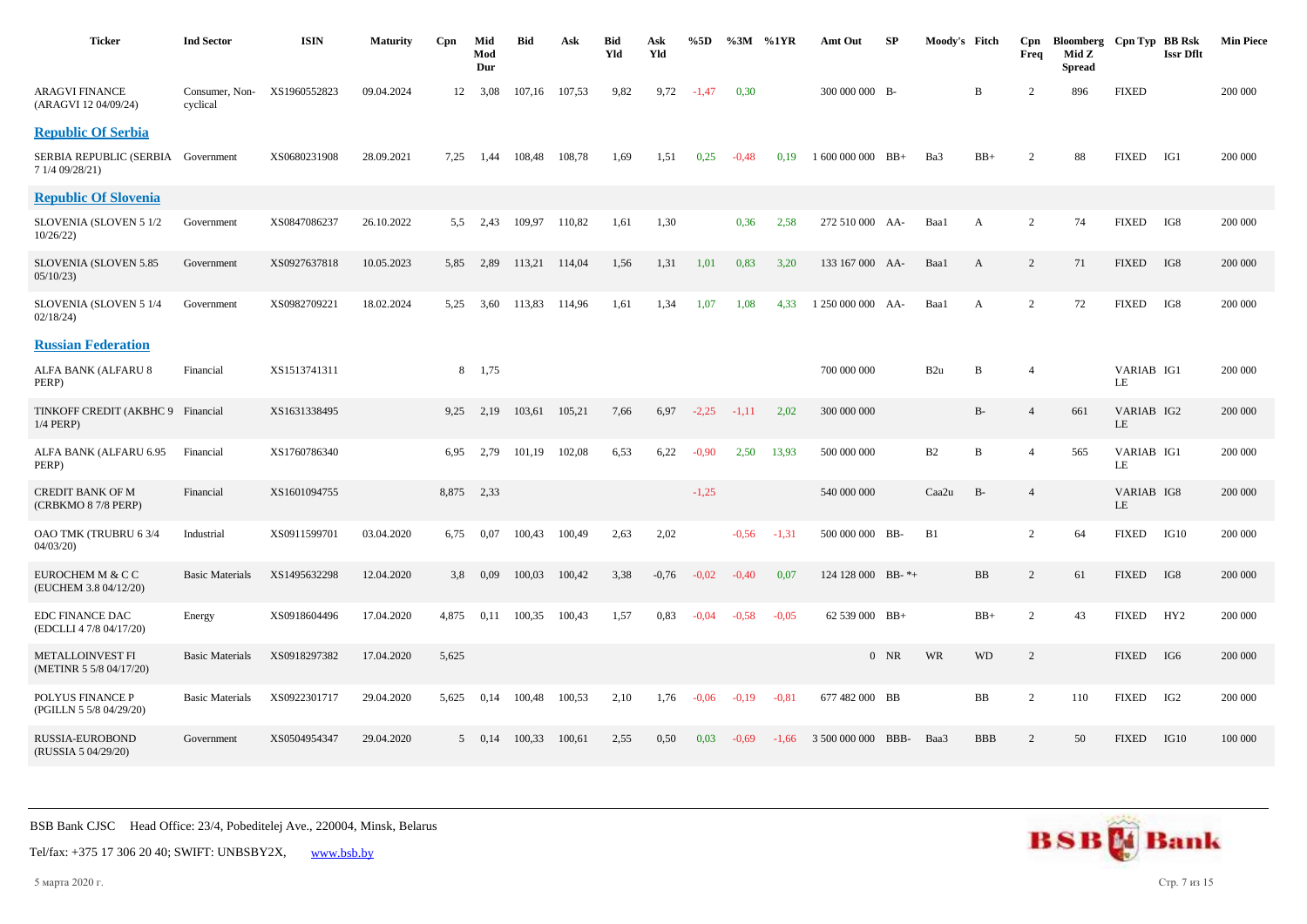| <b>Ticker</b>                                        | <b>Ind Sector</b>      | <b>ISIN</b>  | <b>Maturity</b> | Cpn   | Mid<br>Mod<br>Dur | <b>Bid</b> | Ask    | <b>Bid</b><br>Yld | Ask<br>Yld | %5D     |          | %3M %1YR | Amt Out                | SP    | Moody's Fitch |             | Cpn<br>Freq    | Bloomberg Cpn Typ BB Rsk<br>Mid Z<br><b>Spread</b> |              | <b>Issr Dflt</b> | <b>Min Piece</b> |
|------------------------------------------------------|------------------------|--------------|-----------------|-------|-------------------|------------|--------|-------------------|------------|---------|----------|----------|------------------------|-------|---------------|-------------|----------------|----------------------------------------------------|--------------|------------------|------------------|
| <b>MOBILE TELESYS</b><br>(MOBTEL 8 5/8 06/22/20)     | Communications         | XS0513723873 | 22.06.2020      | 8,625 | 0,28              | 101,96     | 102,01 | 1,70              | 1,53       | $-0.14$ | $-1,52$  | $-3,62$  | 306 886 000 BB+        |       | Balu          | $BB+$       | 2              | 79                                                 | <b>FIXED</b> | IG1              | 100 000          |
| VNESHECONOMBANK<br>(VEBBNK 6.902 07/09/20)           | Financial              | XS0524610812 | 09.07.2020      | 6,902 | 0,33              | 101,24     | 101,64 | 3,12              | 1,94       | $-0.16$ | $-1.08$  | $-0.86$  | 1 600 000 000 BBB-     |       |               | <b>BBB</b>  | 2              | 166                                                | <b>FIXED</b> | IG10             | 100 000          |
| <b>RUSSIAN RAIL (RURAIL</b><br>$3.45$ 10/06/20)      | Industrial             | XS1501561739 | 06.10.2020      | 3.45  | 0,56              | 99,97      | 100,45 | 3,49              | 2,65       |         |          | 1.04     | 268 929 000 BBB-       |       |               | <b>BBB</b>  | 2              | 220                                                | <b>FIXED</b> | IG8              | 200 000          |
| VTB BANK (VTB 6.551<br>10/13/20                      | Financial              | XS0548633659 | 13.10.2020      | 6,551 | 0,57              | 102,44     | 102,72 | 2,38              | 1,93       | $-0,10$ | $-0,63$  | $-0.59$  | 826 960 000 BBB-       |       | Baa3          | <b>WD</b>   | 2              | 138                                                | <b>FIXED</b> | IG9              | 100 000          |
| MMC NORILSK NICK<br>(GMKNRM 5.55 10/28/20)           | <b>Basic Materials</b> | XS0982861287 | 28.10.2020      | 5,55  | 0,62              | 102,10     | 102,26 | 2,21              | 1,96       | $-0.03$ | $-0.46$  | $-0.39$  | 1 000 000 000 BBB-     |       | Baa2          | BBB-<br>$*$ | 2              | 130                                                | <b>FIXED</b> | IG1              | 200 000          |
| <b>ALROSA FINANCE</b><br>(ALRSRU 7 3/4 11/03/20)     | <b>Basic Materials</b> | XS0555493203 | 03.11.2020      | 7.75  | 0,63              | 103.60     | 103.70 | 2,13              | 1,98       | $-0.09$ | $-1.25$  | $-2.09$  | 494 384 000            | BBB-  | Baa2          | BBB-        | 2              | 129                                                | <b>FIXED</b> | IG1              | 200 000          |
| LUKOIL INTL FIN (LUKOIL<br>6 1/8 11/09/20)           | Energy                 | XS0554659671 | 09.11.2020      | 6,125 | 0.65              | 102,62     | 102,80 | 2,14              | 1,88       | $-0.01$ | $-0,62$  | $-0.69$  | 1 000 000 000 BBB      |       | Baa2          | $BBB+$      | 2              | 126                                                | <b>FIXED</b> | IG1              | 200 000          |
| GAZPROM (GAZPRU 5.999<br>01/23/21                    | Energy                 | XS0708813810 | 23.01.2021      | 5,999 | 0,85              | 103,52     | 103,77 | 1,91              | 1,63       | 0,23    | $-0.61$  | $-0.11$  | 600 000 000 BBB-       |       | Baa2          | <b>BBB</b>  | $\overline{2}$ | 109                                                | <b>FIXED</b> | IG6              | 200 000          |
| EVRAZ P (EVRAZ 8 1/4<br>01/28/21                     | <b>Basic Materials</b> | XS1319822752 | 28.01.2021      | 8,25  | 0,86              | 105,20     | 105,36 | 2,29              | 2,11       | $-0,09$ | $-1,11$  | $-1,30$  | 750 000 000 BB+        |       |               | $BB+$       | $\overline{2}$ | 147                                                | <b>FIXED</b> | IG9              | 200 000          |
| VIMPEL COM (VIP 7.748<br>02/02/21                    | Communications         | XS0587031096 | 02.02.2021      | 7.748 | 0,87              | 105,12     | 105,34 | 1,96              | 1,73       | $-0.08$ | $-1,36$  | $-3.11$  | 261 998 000 BB+        |       | Ba2u          | BBB-        | 2              | 107                                                | <b>FIXED</b> | HY1              | 200 000          |
| NOVATEK OAO (NVTKRM<br>6.60402/03/21)                | Energy                 | XS0588433267 | 03.02.2021      | 6.604 | 0.88              | 103.92     | 104,27 | 2,18              | 1,80       | $-0.13$ | $-1.10$  | $-0.40$  | 650 000 000            | BBB   | Baa2          | <b>BBB</b>  | 2              | 128                                                | <b>FIXED</b> | IG1              | 200 000          |
| ALFA BANK (ALFARU 7 3/4<br>04/28/21                  | Financial              | XS0620695204 | 28.04.2021      | 7,75  | 1,07              | 106,01     | 106,07 | 2,35              | 2,30       | $-0,22$ | $-0,52$  | 0,10     | 1 000 000 000          | $BB+$ | Ba1           | $BB+$       | 2              | 156                                                | <b>FIXED</b> | IG1              | 200 000          |
| <b>ABIGROVE (CHMFRU 0 1/2</b><br>04/29/21            | <b>Basic Materials</b> | XS1403868398 | 29.04.2021      | 0,5   | 1,36              | 150,84     | 151,46 | $-32,65$          | $-32,95$   | $-5,22$ | $-9,89$  | $-9,61$  | 135 000 000            |       |               | <b>BBB</b>  | $\overline{2}$ |                                                    | <b>FIXED</b> | IG1              | 200 000          |
| SBERBANK (SBERRU 5.717<br>06/16/21)                  | Financial              | XS0638572973 | 16.06.2021      | 5,717 | 1,22              | 104,28     | 104,56 | 2,28              | 2,06       | $-0.06$ | $-0.45$  | 1,73     | 1 000 000 000          |       | Baa3          | <b>BBB</b>  | 2              | 140                                                | <b>FIXED</b> | IG4              | 200 000          |
| <b>GTLK EUROPE DAC</b><br>(GTLKOA 5.95 07/19/21)     | Financial              | XS1449458915 | 19.07.2021      | 5,95  | 1,30              | 103,81     | 103,90 | 3,06              | 3,00       | $-0.51$ | $-0.55$  | 3,24     | 500 000 000            |       | Ba2           | $BB+$       | 2              | 216                                                | <b>FIXED</b> | HY1              | 200 000          |
| SEVERSTAL OAO<br>(CHMFRU 3.85 08/27/21)              | <b>Basic Materials</b> | XS1567051443 | 27.08.2021      | 3,85  | 1,42              | 102,10     | 102,41 | 2,39              | 2,17       | $-0.11$ | $-0,12$  | 3,89     | 500 000 000 BBB-       |       |               | <b>BBB</b>  | $\overline{2}$ | 153                                                | <b>FIXED</b> | IG1              | 200 000          |
| O1 PROPERTIES (OPRORU 8 Financial<br>$1/4$ 09/27/21) |                        | XS1495585355 | 27.09.2021      | 8.25  | 1,02              | 47,77      | 49.76  | 67.55             | 63,84      | 0.00    | $-10,35$ | $-37.76$ | 350 000 000 CC *- Caa1 |       |               |             | 2              |                                                    | <b>FIXED</b> |                  | 200 000          |

Tel/fax: +375 17 306 20 40; SWIFT: UNBSBY2X, [www.bsb.by](https://www.bsb.by/)

5 марта 2020 г. Стр. 8 из 15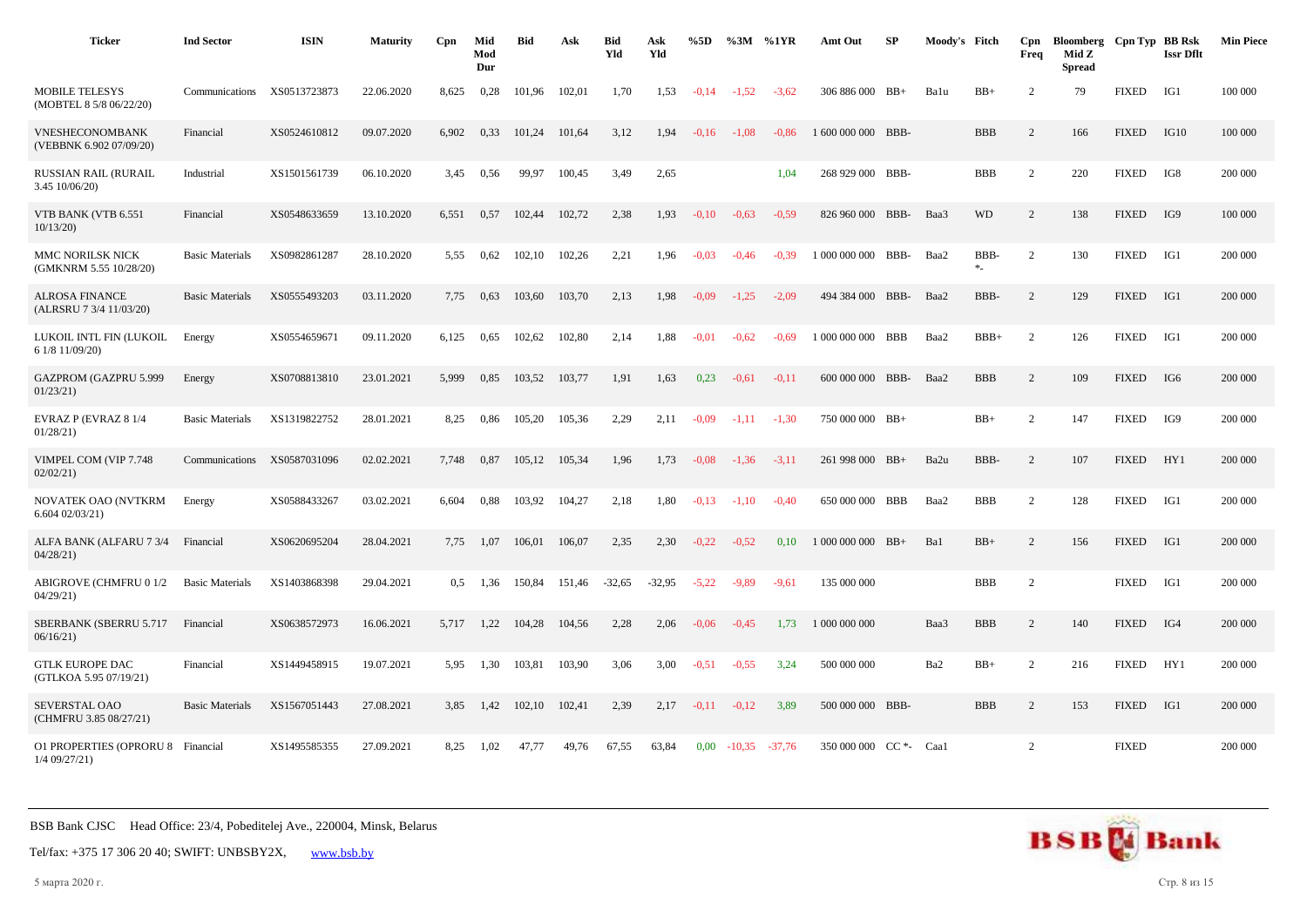| <b>Ticker</b>                                      | <b>Ind Sector</b>          | <b>ISIN</b>  | <b>Maturity</b> | Cpn            | Mid<br>Mod<br>Dur | <b>Bid</b> | Ask    | <b>Bid</b><br>Yld | Ask<br>Yld | %5D     | %3M     | %1YR | Amt Out            | <b>SP</b> | Moody's Fitch |                  | Cpn<br>Freq    | Bloomberg Cpn Typ BB Rsk<br>Mid Z<br><b>Spread</b> |                            | <b>Issr Dflt</b> | <b>Min Piece</b> |
|----------------------------------------------------|----------------------------|--------------|-----------------|----------------|-------------------|------------|--------|-------------------|------------|---------|---------|------|--------------------|-----------|---------------|------------------|----------------|----------------------------------------------------|----------------------------|------------------|------------------|
| PHOSAGRO (PHORRU 3.95<br>11/03/21                  | <b>Basic Materials</b>     | XS1599428726 | 03.11.2021      | 3.95           | 1,58              | 102,52     | 102,67 | 2,39              | 2,29       | $-0.16$ | $-0.11$ | 3,80 | 350 000 000        | BBB-      | Baa3          | BBB-             | $\overline{2}$ | 159                                                | <b>FIXED</b>               | IG1              | 200 000          |
| <b>CREDIT BANK OF M</b><br>(CRBKMO 5 7/8 11/07/21) | Financial                  | XS1510534677 | 07.11.2021      | 5,875          | 1,55              | 102,43     | 102,97 | 4,34              | 4,00       | $-0,56$ | $-0.97$ | 2,92 | 500 000 000 BB-    |           |               | BB               | $\overline{2}$ | 341                                                | <b>FIXED</b>               | IG8              | 200 000          |
| <b>HACIENDA INVST</b><br>(HCDNDA 5 7/8 11/11/21)   | Industrial                 | XS1516324321 | 11.11.2021      | 5,875          | 1,56              | 103,90     | 104,03 | 3,45              | 3,38       | $-0,76$ | $-0.96$ | 2,30 | 350 000 000 NR     |           |               | $BB+$            | $\overline{c}$ | 268                                                | <b>FIXED</b>               | IG10             | 200 000          |
| <b>GLOBAL PORTS FIN</b><br>(GLPRLI 6.872 01/25/22) | Consumer, Non-<br>cyclical | XS1319813769 | 25.01.2022      | 6,872          | 1,76              | 107,43     | 107,54 | 2,78              | 2,72       | $-0.18$ | $-0.04$ | 4.44 | 203 607 000        |           | Ba2           | $BB+$            | $\overline{2}$ | 200                                                | <b>FIXED</b>               | IG10             | 200 000          |
| EVRAZ P (EVRAZ 6 3/4<br>01/31/22                   | <b>Basic Materials</b>     | XS1405775377 | 31.01.2022      | 6,75           | 1,77              | 107,16     | 107,32 | 2,83              | 2,75       | $-0,26$ | $-0,77$ | 2,39 | 500 000 000 BB+    |           |               | $BB+$            | $\overline{c}$ | 206                                                | <b>FIXED</b>               | IG9              | 200 000          |
| RUSAL CAPITAL DA<br>(RUALRU 5 1/8 02/02/22)        | <b>Basic Materials</b>     | XS1533921299 | 02.02.2022      | 5,125          | 1,79              | 101,89     | 102,34 | 4,07              | 3,83       | $-0,67$ | $-0.06$ | 4,60 | 600 000 000        |           | B1            | BB-              | $\overline{2}$ | 318                                                | <b>FIXED</b>               | IG7              | 200 000          |
| SBERBANK (SBERRU 6 1/8<br>02/07/22                 | Financial                  | XS0743596040 | 07.02.2022      | 6,125          | 1,81              | 106,68     | 107.03 | 2,52              | 2.34       | $-0.01$ | $-0.38$ | 2,16 | 1 500 000 000      |           | Baa3          | <b>BBB</b>       | $\overline{c}$ | 168                                                | <b>FIXED</b>               | IG4              | 200 000          |
| ABIGROVE (CHMFRU 0<br>02/16/22                     | <b>Basic Materials</b>     | XS1566998297 | 16.02.2022      | $\overline{0}$ | 2.00              | 106,02     | 107,48 | $-2,97$           | $-3,66$    | $-2,23$ |         |      | 250 000 000        |           |               | <b>BBB</b>       |                |                                                    | ZERO<br>COUPO<br><b>NT</b> | IG1              | 200 000          |
| ROSNEFT OIL CO<br>(ROSNRM 4.199 03/06/22)          | Energy                     | XS0861981180 | 06.03.2022      | 4,199          | 1,91              | 102,49     | 102,90 | 2,90              | 2,69       | 0,22    | $-0.35$ | 4.32 | 2 000 000 000 BBB- |           | Baa3          | <b>WD</b>        | $\overline{c}$ | 203                                                | <b>FIXED</b>               | IG3              | 200 000          |
| <b>GAZPROM</b> (GAZPRU 6.51<br>03/07/22            | Energy                     | XS0290580595 | 07.03.2022      | 6,51           | 1,89              | 108,15     | 108,50 | 2,31              | 2,13       | 0,01    | $-0.44$ | 2.54 | 1 300 000 000 BBB- |           | Baa2          | <b>BBB</b>       | $\overline{2}$ | 151                                                | <b>FIXED</b>               | IG6              | 100 000          |
| POLYUS FINANCE P<br>(PGILLN 4.699 03/28/22)        | <b>Basic Materials</b>     | XS1405766384 | 28.03.2022      | 4,699          | 1,92              | 103,68     | 104,05 | 2,84              | 2,66       | $-0,22$ | $-0.16$ | 5,30 | 482 806 000 BB     |           | Ba1           | <b>BB</b>        | $\overline{c}$ | 200                                                | <b>FIXED</b>               | IG <sub>2</sub>  | 200 000          |
| RUSSIA-EUROBOND<br>(RUSSIA 4 1/2 04/04/22)         | Government                 | XS0767472458 | 04.04.2022      | 4,5            | 1,95              | 105,55     | 105,92 | 1,76              | 1,58       | 0,29    | 0,30    | 3,23 | 2 000 000 000      | BBB-      | Baa3          | <b>BBB</b>       | $\overline{2}$ | 96                                                 | <b>FIXED</b>               | IG10             | 200 000          |
| <b>RUSSIAN RAIL (RURAIL 5.7</b><br>04/05/22        | Industrial                 | XS0764220017 | 05.04.2022      | 5,7            | 1,92              | 106,80     | 107,21 | 2,32              | 2,12       | $-0,30$ | $-0.39$ | 3,41 | 624 586 000        | BBB-      | Baa2          | <b>BBB</b>       | $\overline{c}$ | 145                                                | <b>FIXED</b>               | IG8              | 200 000          |
| <b>BORETS FIN (BORFIN 6 1/2)</b><br>04/07/22       | Energy                     | XS1596115409 | 07.04.2022      | 6,5            | 1,89              | 103,69     | 104,20 | 4,61              | 4,36       | 0,10    | 0,47    | 2,79 | 330 000 000 BB-    |           | Ba3           | BB-              | $\overline{2}$ | 373                                                | <b>FIXED</b>               | HY <sub>2</sub>  | 200 000          |
| MMC NORILSK NICK<br>(GMKNRM 3.849 04/08/22)        | <b>Basic Materials</b>     | XS1622146758 | 08.04.2022      | 3,849          | 1,96              | 102,44     | 102,85 | 2,64              | 2,43       | 0,07    | 0,44    | 5,00 | 500 000 000 BBB-   |           |               | BBB-<br>$\ast_-$ | $\overline{c}$ | 176                                                | <b>FIXED</b>               | IG1              | 200 000          |
| KOKS OAO (IMHRUS 7 1/2<br>05/04/22                 | <b>Basic Materials</b>     | XS1600695974 | 04.05.2022      | 7,5            | 1,93              | 103,33     | 104,01 | 5,83              | 5,49       | $-0.41$ | 1,46    | 2,88 | 431 929 000 NR     |           | B2            | B                | $\overline{2}$ | 490                                                | <b>FIXED</b>               |                  | 200 000          |
| LUKOIL INTL FIN (LUKOIL<br>6.65606/07/22           | Energy                     | XS0304274599 | 07.06.2022      | 6,656          | 2,07              | 109,38     | 109,75 | 2,34              | 2,18       | $-0.06$ | $-0,54$ | 2,20 | 500 000 000 BBB    |           | Baa2          | $BBB+$           | 2              | 152                                                | <b>FIXED</b>               | IG1              | 100 000          |



5 марта 2020 г. Стр. 9 из 15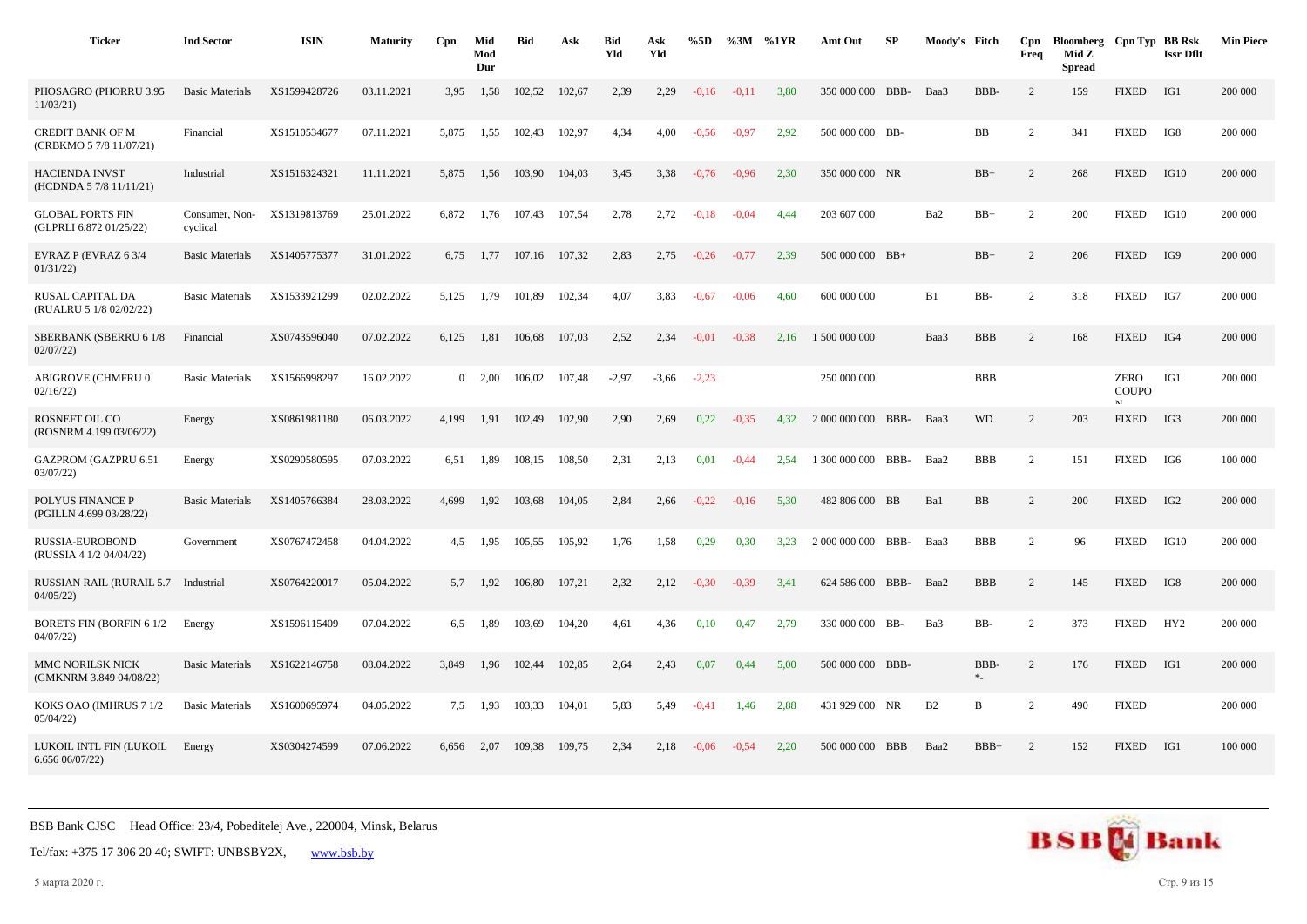| <b>Ticker</b>                                     | <b>Ind Sector</b>      | <b>ISIN</b>  | <b>Maturity</b> | Cpn   | Mid<br>Mod<br>Dur | <b>Bid</b> | Ask    | <b>Bid</b><br>Yld | Ask<br>Yld | %5D     | %3M     | %1YR  | Amt Out            | <b>SP</b> | Moody's Fitch |             | Cpn<br>Freq    | Bloomberg Cpn Typ BB Rsk<br>Mid Z<br><b>Spread</b> |              | <b>Issr Dflt</b> | <b>Min Piece</b> |
|---------------------------------------------------|------------------------|--------------|-----------------|-------|-------------------|------------|--------|-------------------|------------|---------|---------|-------|--------------------|-----------|---------------|-------------|----------------|----------------------------------------------------|--------------|------------------|------------------|
| <b>VNESHECONOMBANK</b><br>(VEBBNK 6.025 07/05/22) | Financial              | XS0800817073 | 05.07.2022      | 6,025 | 2,16              |            |        |                   |            | 0,38    |         |       | 1 000 000 000 BBB- |           |               | <b>BBB</b>  | 2              |                                                    | <b>FIXED</b> | IG10             | 200 000          |
| <b>GAZPROM (GAZPRU 4.95</b><br>07/19/22           | Energy                 | XS0805570354 | 19.07.2022      | 4,95  | 2,22              | 106,07     | 106,28 | 2.29              | 2,21       | 0,24    | 0.17    | 4.23  | 1 000 000 000      | BBB-      | Baa2          | <b>BBB</b>  | 2              | 150                                                | <b>FIXED</b> | IG6              | 200 000          |
| <b>GAZPROM NEFT (SIBNEF 4</b><br>3/8 09/19/22)    | Energy                 | XS0830192711 | 19.09.2022      | 4,375 | 2,35              | 104,26     | 104,64 | 2,62              | 2,47       | $-0,10$ | 0,37    | 5,21  | 1 500 000 000      | BBB-      | Baa2          | <b>BBB</b>  | 2              | 179                                                | <b>FIXED</b> | IG1              | 200 000          |
| MMC NORILSK NICK<br>(GMKNRM 6 5/8 10/14/22)       | <b>Basic Materials</b> | XS1298447019 | 14.10.2022      | 6.625 | 2,35              | 110.30     | 110,55 | 2,50              | 2,41       | 0,11    | 0,13    | 3.66  | 1 000 000 000 BBB- |           | Baa2          | BBB-<br>$*$ | 2              | 170                                                | <b>FIXED</b> | IG1              | 200 000          |
| SEVERSTAL OAO<br>(CHMFRU 5.9 10/17/22)            | <b>Basic Materials</b> | XS0841671000 | 17.10.2022      | 5.9   | 2,38              | 108,38     | 108,63 | 2,56              | 2,46       | 0,12    | 0,14    | 4,01  | 634 051 000 BBB-   |           | Baa2          | <b>BBB</b>  | $\overline{2}$ | 175                                                | <b>FIXED</b> | IG1              | 200 000          |
| VTB BANK (VTB 6.95<br>10/17/22                    | Financial              | XS0842078536 | 17.10.2022      | 6.95  | 2,33              | 107.77     | 107.97 | 3.79              | 3,71       | $-0.07$ | $-0.54$ | 5.72  | 1412 116 000 B-    |           | Ba2           | <b>WD</b>   | 2              | 299                                                | <b>FIXED</b> | IG9              | 200 000          |
| <b>SBERBANK (SBERRU 5 1/8</b><br>10/29/22         | Financial              | XS0848530977 | 29.10.2022      | 5,125 | 2,43              | 105,74     | 105,91 | 2,85              | 2,78       | 0,01    | 0,16    | 4,73  | 2 000 000 000      |           | Ba1           | BBB-        | 2              | 212                                                | <b>FIXED</b> | IG4              | 200 000          |
| PETROPAVLOVSK (POGLN<br>8 1/8 11/14/22)           | <b>Basic Materials</b> | XS1711554102 | 14.11.2022      | 8,125 | 2,15              | 105,84     | 106,50 | 5,53              | 5,24       | $-0.81$ | 3,89    | 18,56 | 500 000 000 B-     |           |               | $B-$        | $\overline{2}$ | 464                                                | <b>FIXED</b> | IG8              | 200 000          |
| NOVATEK OAO (NVTKRM<br>4.422 12/13/22)            | Energy                 | XS0864383723 | 13.12.2022      | 4,422 | 2,58              | 104,78     | 105,28 | 2,61              | 2,43       | $-0,21$ | 0,22    | 5,18  | 1 000 000 000 BBB  |           | Baa2          | <b>BBB</b>  | $\overline{c}$ | 175                                                | <b>FIXED</b> | IG1              | 200 000          |
| RUSAL CAPITAL DA<br>(RUALRU 4.85 02/01/23)        | <b>Basic Materials</b> | XS1759468967 | 01.02.2023      | 4,85  | 2,67              | 102,31     | 102,53 | 4,00              | 3,92       | $-0,50$ | 0,75    | 7,22  | 500 000 000        |           | B1            | BB-         | $\overline{c}$ | 317                                                | <b>FIXED</b> | IG7              | 200 000          |
| POLYUS FINANCE P<br>(PGILLN 5 1/4 02/07/23)       | <b>Basic Materials</b> | XS1533922933 | 07.02.2023      | 5.25  | 2.70              | 106.70     | 106.97 | 2.84              | 2.74       | $-0.12$ | 0,03    | 7.36  | 787 800 000 BB     |           | Ba1           | <b>BB</b>   | 2              | 203                                                | <b>FIXED</b> | IG <sub>2</sub>  | 200 000          |
| <b>CREDIT BANK OF M</b><br>(CRBKMO 5.55 02/14/23) | Financial              | XS1759801720 | 14.02.2023      | 5,55  | 2,68              | 102,35     | 102,74 | 4,68              | 4,54       | $-0,73$ | $-1,01$ | 4,84  | 500 000 000 BB-    |           | Ba3           | <b>BB</b>   | 2              | 386                                                | <b>FIXED</b> | IG8              | 200 000          |
| <b>HACIENDA INVST</b><br>(HCDNDA 5.075 02/15/23)  | Industrial             | XS1772800204 | 15.02.2023      | 5.075 | 2,72              | 104,67     | 105,53 | 3,39              | 3,09       | $-0,32$ | 0.73    | 6,10  | 300 000 000        |           | Ba1           | $BB+$       | 2              | 252                                                | <b>FIXED</b> | IG10             | 200 000          |
| EVRAZ P (EVRAZ 5 3/8<br>03/20/23                  | <b>Basic Materials</b> | XS1533915721 | 20.03.2023      | 5,375 | 2,74              | 106,55     | 107,11 | 3,10              | 2,91       | $-0,32$ | $-0,28$ | 6,02  | 750 000 000 BB+    |           | Ba2           | $BB+$       | $\overline{c}$ | 222                                                | <b>FIXED</b> | IG9              | 200 000          |
| <b>MMC NORILSK NICK</b><br>(GMKNRM 4.1 04/11/23)  | <b>Basic Materials</b> | XS1589324075 | 11.04.2023      | 4,1   | 2,85              | 104,07     | 104,53 | 2,72              | 2,56       | 0,20    | 0,71    | 6,76  | 1 000 000 000 BBB- |           |               | BBB-<br>*.  | 2              | 184                                                | <b>FIXED</b> | IG1              | 200 000          |
| PHOSAGRO (PHORRU 3.949<br>04/24/23                | <b>Basic Materials</b> | XS1752568144 | 24.04.2023      | 3,949 | 2,89              | 103,56     | 103,84 | 2,75              | 2,66       | $-0,21$ | 0,48    | 7,12  | 500 000 000 BBB-   |           | Baa3          | BBB-        | 2              | 193                                                | <b>FIXED</b> | IG1              | 200 000          |
| LUKOIL INTL FIN (LUKOIL<br>4.563 04/24/23)        | Energy                 | XS0919504562 | 24.04.2023      | 4.563 | 2,87              | 105.86     | 106,28 | 2.60              | 2.46       | 0.06    | $-0.28$ | 5.53  | 1 500 000 000 BBB  |           | Baa2          | $BBB+$      | 2              | 176                                                | <b>FIXED</b> | IG1              | 200 000          |

Tel/fax: +375 17 306 20 40; SWIFT: UNBSBY2X, [www.bsb.by](https://www.bsb.by/)

5 марта 2020 г. Стр. 10 из 15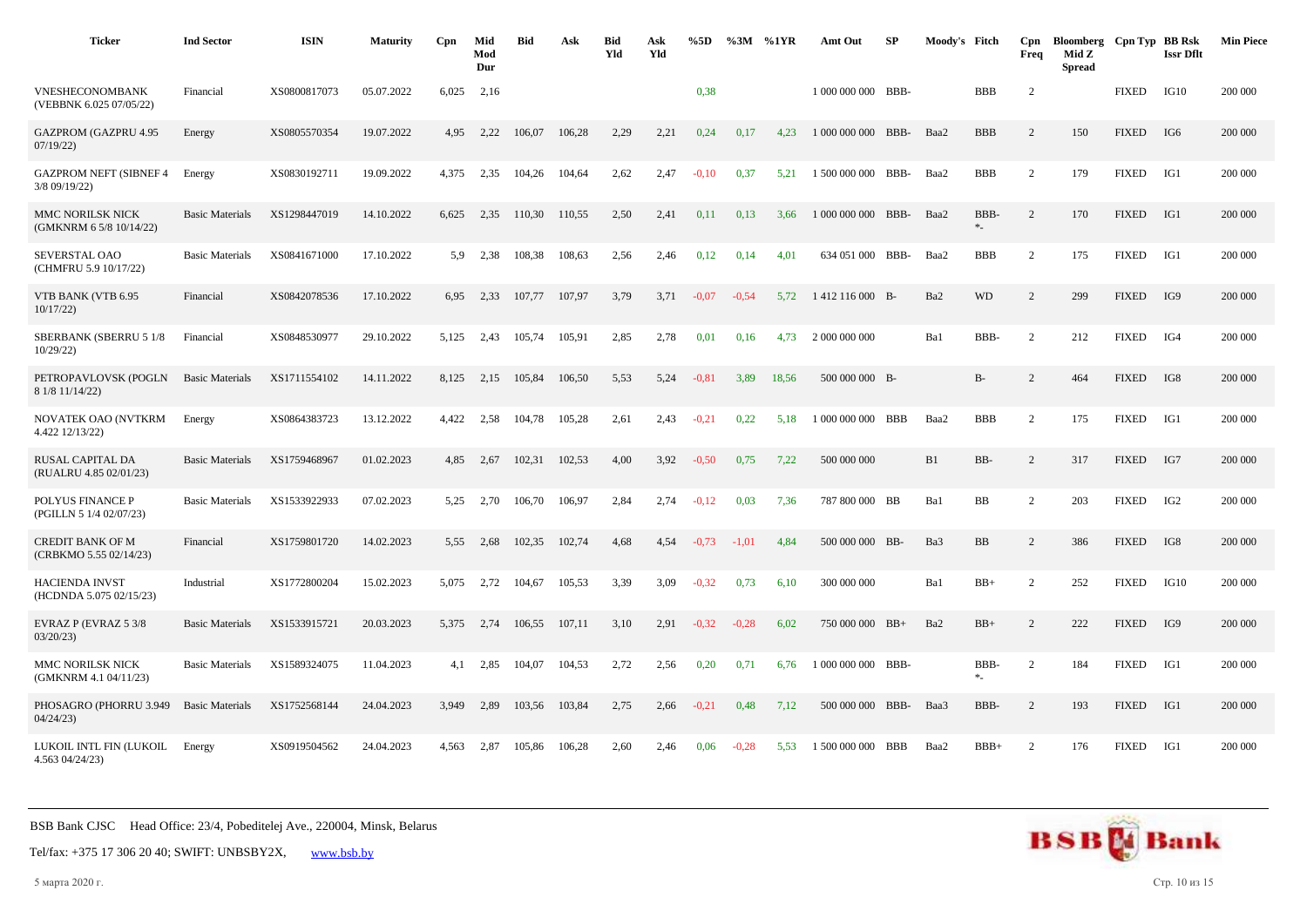| <b>Ticker</b>                                           | <b>Ind Sector</b>          | <b>ISIN</b>  | <b>Maturity</b> | Cpn   | Mid<br>Mod<br>Dur | <b>Bid</b> | Ask    | <b>Bid</b><br>Yld | Ask<br>Yld | %5D     |         | $%3M$ %1YR | Amt Out            | SP | Moody's Fitch   |            | Cpn<br>Freq    | Bloomberg Cpn Typ BB Rsk<br>Mid Z<br><b>Spread</b> |              | <b>Issr Dflt</b> | <b>Min Piece</b> |
|---------------------------------------------------------|----------------------------|--------------|-----------------|-------|-------------------|------------|--------|-------------------|------------|---------|---------|------------|--------------------|----|-----------------|------------|----------------|----------------------------------------------------|--------------|------------------|------------------|
| RUSAL CAPITAL DA<br>(RUALRU 5.3 05/03/23)               | <b>Basic Materials</b>     | XS1577964965 | 03.05.2023      | 5.3   | 2,84              | 103,24     | 104,06 | 4,19              | 3,91       | $-0,42$ | 0,43    |            | 500 000 000        |    | B1              | BB-        | 2              | 333                                                | <b>FIXED</b> | IG7              | 200 000          |
| SBERBANK (SBERRU 5 1/4<br>05/23/23                      | Financial                  | XS0935311240 | 23.05.2023      | 5,25  | 2,92              | 107,36     | 107,57 | 2,83              | 2,77       | 0,02    | 0,77    | 6,25       | 1 000 000 000      |    |                 | BBB-       | $\overline{c}$ | 200                                                | <b>FIXED</b> | IG4              | 200 000          |
| <b>MOBILE TELESYS</b><br>(MOBTEL 5 05/30/23)            | Communications             | XS0921331509 | 30.05.2023      |       | 5 2,95            | 106,44     | 106,89 | 2,89              | 2,75       | $-0.19$ | 0,24    | 6,77       | 500 000 000 BB+    |    | Balu            | $BB+$      | 2              | 204                                                | <b>FIXED</b> | IG1              | 200 000          |
| OJSC NOVO (NLMKRU 4 1/2 Basic Materials<br>06/15/23     |                            | XS1405775617 | 15.06.2023      | 4,5   | 3,01              | 105,53     | 105,98 | 2,72              | 2,58       | $-0.18$ | 0,29    | 6,45       | 700 000 000 BBB-   |    | Baa2            | <b>BBB</b> | $\overline{c}$ | 187                                                | <b>FIXED</b> | IG <sub>2</sub>  | 200 000          |
| <b>SCF CAPITAL LTD (SCFRU</b><br>5 3/8 06/16/23)        | Industrial                 | XS1433454243 | 16.06.2023      | 5.375 | 2,97              | 107,21     | 107,55 | 3.04              | 2,93       | $-0.35$ | 0,52    | 7,34       | 900 000 000 BB     |    | Ba2             | $BB+$      | 2              | 221                                                | <b>FIXED</b> | HY1              | 200 000          |
| RUSSIA-EUROBOND<br>(RUSSIA 4 7/8 09/16/23)              | Government                 | XS0971721450 | 16.09.2023      | 4,875 | 3,19              | 110,34     | 110,67 | 1,83              | 1,74       | 0,66    | 0,84    | 6,57       | 3 000 000 000 BBB- |    | Baa3            | <b>BBB</b> | 2              | 104                                                | <b>FIXED</b> | IG10             | 200 000          |
| <b>GLOBAL PORTS FIN</b><br>(GLPRLI 6 1/2 09/22/23)      | Consumer, Non-<br>cyclical | XS1405775450 | 22.09.2023      | 6.5   | 3,10              | 110.57     | 110.85 | 3,31              | 3,23       | $-0.39$ | 0.78    | 7,89       | 313 580 000        |    | Ba2             | $BB+$      | 2              | 246                                                | <b>FIXED</b> | IG10             | 200 000          |
| SIBUR SEC DAC (SIBUR 4<br>$1/8$ 10/05/23)               | Energy                     | XS1693971043 | 05.10.2023      | 4,125 | 3,26              | 104,24     | 104,62 | 2,87              | 2,76       | $-0.31$ | $-0.09$ | 7,75       | 307 977 000        |    | Baa3            | BBB-       | 2              | 201                                                | <b>FIXED</b> | IG9              | 200 000          |
| VNESHECONOMBANK<br>(VEBBNK 5.942 11/21/23)              | Financial                  | XS0993162683 | 21.11.2023      | 5,942 | 3,30              | 110,62     | 111,20 | 2,89              | 2,74       | $-0.08$ | $-0,13$ | 9,34       | 1 150 000 000 BBB- |    |                 | <b>BBB</b> | 2              | 207                                                | <b>FIXED</b> | IG10             | 200 000          |
| <b>GAZPROM NEFT (SIBNEF 6</b><br>11/27/23               | Energy                     | XS0997544860 | 27.11.2023      |       | 6 3,31            | 111,58     | 111,90 | 2,70              | 2,62       | $-0,16$ | 0,06    | 6,93       | 1 500 000 000 BBB- |    | Baa2            | <b>BBB</b> | 2              | 185                                                | <b>FIXED</b> | IG1              | 200 000          |
| POLYUS FINANCE P<br>(PGILLN 4.7 01/29/24)               | <b>Basic Materials</b>     | XS1713474325 | 29.01.2024      | 4,7   | 3,54              | 106,29     | 106,87 | 2,97              | 2,82       | $-0.13$ | 0.52    | 10,67      | 470 134 000 BB     |    | Ba1             | BB         | 2              | 211                                                | <b>FIXED</b> | IG <sub>2</sub>  | 200 000          |
| <b>RUSSIAN RAIL (RURAIL 4</b><br>$3/8$ 03/01/24)        | Industrial                 | XS1574068844 | 01.03.2024      | 4.375 | 3,65              | 105,95     | 106,24 | 2,79              | 2,71       | $-0.59$ | $-0.12$ | 6,56       | 319 759 000        |    | Baa2            | <b>BBB</b> | 2              | 192                                                | <b>FIXED</b> | IG8              | 200 000          |
| EVRAZ P (EVRAZ 5 1/4<br>04/02/24                        | <b>Basic Materials</b>     | XS1843443273 | 02.04.2024      | 5,25  | 3,59              | 107,38     | 107,64 | 3,30              | 3,23       | $-0.69$ | $-0,56$ |            | 700 000 000 BB+    |    | Ba2             | $BB+$      | 2              | 244                                                | <b>FIXED</b> | IG9              | 200 000          |
| <b>ALROSA FINANCE S</b><br>(ALRSRU 4.65 04/09/24)       | <b>Basic Materials</b>     | XS1843441731 | 09.04.2024      | 4,65  | 3,45              | 106,22     | 106,63 | 2,92              | 2,81       | $-0.36$ | 0,29    |            | 500 000 000 BBB-   |    |                 | BBB-       | 2              | 206                                                | <b>FIXED</b> | IG1              | 200 000          |
| METALLOINVEST (METINR Basic Materials<br>4.85 05/02/24) |                            | XS1603335610 | 02.05.2024      | 4,85  | 3,71              | 107,27     | 107,64 | 2,97              | 2,88       | $-0,44$ | 0,80    | 9,47       | 800 000 000 BB+    |    | Ba1             | $BB+$      | 2              | 211                                                | <b>FIXED</b> | IG6              | 200 000          |
| <b>GTLK EUROPE DAC</b><br>(GTLKOA 5 1/8 05/31/24)       | Financial                  | XS1577961516 | 31.05.2024      | 5,125 | 3,74              | 105,09     | 105,69 | 3,81              | 3,66       | $-0.68$ | 0.99    | 12,81      | 500 000 000        |    | Ba <sub>2</sub> | $BB+$      | 2              | 292                                                | <b>FIXED</b> | HY1              | 200 000          |
| MMK INTL CAPITAL<br>(MAGNRM 4 3/8 06/13/24)             | <b>Basic Materials</b>     | XS1843434959 | 13.06.2024      | 4,375 | 3,85              | 105,68     | 105,95 | 2,95              | 2,88       | $-0,34$ |         |            | 500 000 000        |    | Baa2            | <b>BBB</b> | 2              | 208                                                | <b>FIXED</b> | IG1              | 200 000          |

5 марта 2020 г. Стр. 11 из 15

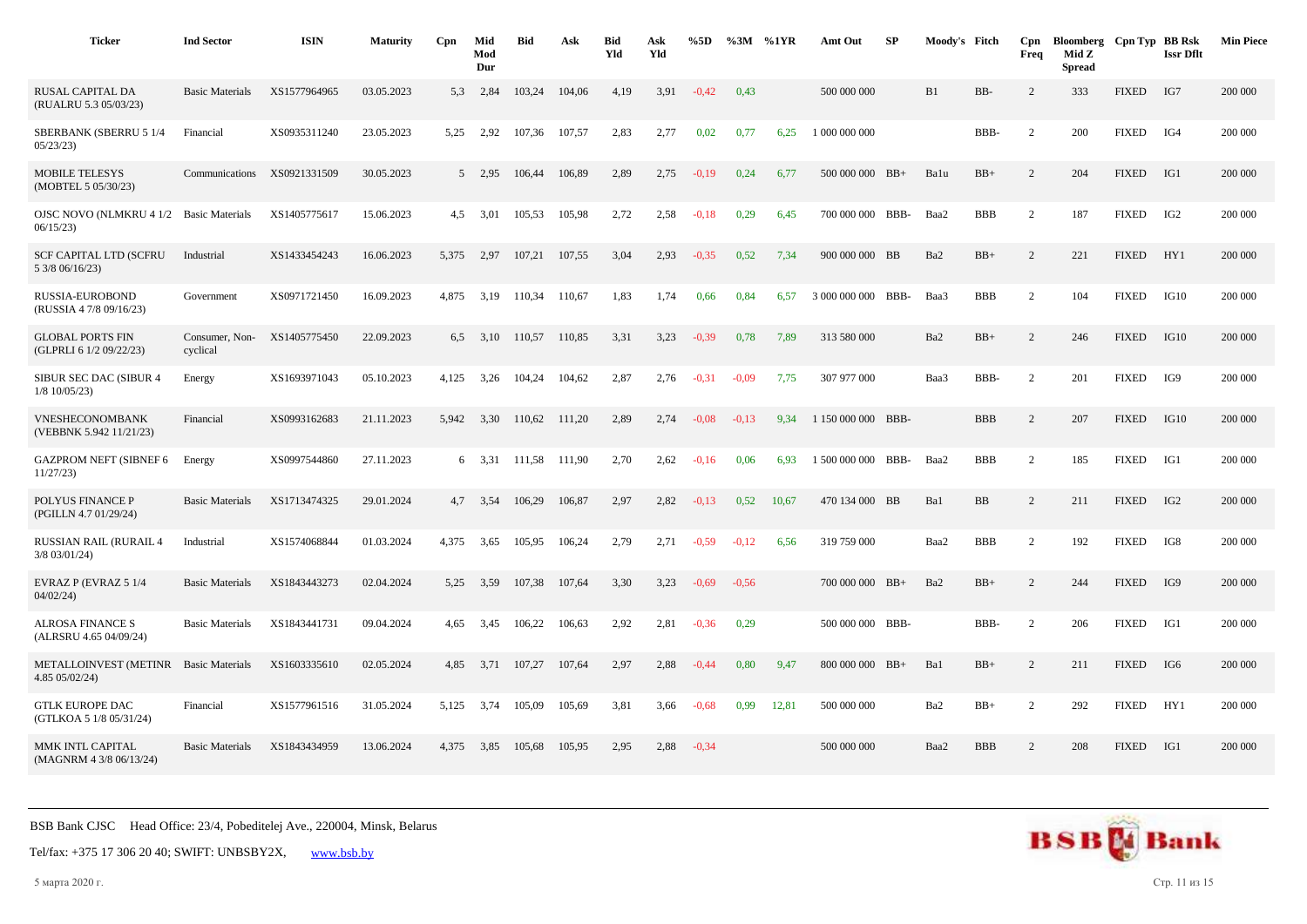| <b>Ticker</b>                                      | <b>Ind Sector</b>      | <b>ISIN</b>             | <b>Maturity</b> | Cpn   | Mid<br>Mod<br>Dur | <b>Bid</b> | Ask    | <b>Bid</b><br>Yld | Ask<br>Yld | %5D     | %3M     | %1YR    | Amt Out            | SP   | Moody's Fitch |            | Cpn<br>Freq    | Bloomberg Cpn Typ BB Rsk<br>Mid Z<br><b>Spread</b> |                           | <b>Issr Dflt</b> | <b>Min Piece</b> |
|----------------------------------------------------|------------------------|-------------------------|-----------------|-------|-------------------|------------|--------|-------------------|------------|---------|---------|---------|--------------------|------|---------------|------------|----------------|----------------------------------------------------|---------------------------|------------------|------------------|
| <b>CREDIT BANK OF M</b><br>(CRBKMO 7.121 06/25/24) | Financial              | XS1964558339            | 25.06.2024      | 7,121 | 3,66              | 107,93     | 108,20 | 5,04              | 4,97       | $-1,63$ | $-0,67$ |         | 500 000 000 BB-    |      |               | BB         | 2              | 418                                                | <b>FIXED</b>              | IG8              | 200 000          |
| <b>OJSC NOVO (NLMKRU 4</b><br>09/21/24             | <b>Basic Materials</b> | XS1577953174            | 21.09.2024      |       | 4 4.08            | 105,32     | 105,98 | 2,74              | 2,59       | $-0.03$ | 1,11    | 10,75   | 500 000 000 BBB-   |      |               | <b>BBB</b> | 2              | 184                                                | <b>FIXED</b>              | IG <sub>2</sub>  | 200 000          |
| ALFA BANK (ALFARU 9 1/2<br>02/18/25                | Financial              | XS1135611652            | 18.02.2025      | 9,5   | 4,00              |            |        |                   |            |         | $-1,40$ | $-2,23$ | $\overline{0}$     |      | B1u           | <b>WD</b>  | $\overline{2}$ |                                                    | VARIAB IG1<br>LE          |                  | 200 000          |
| <b>GTLK EU CAPITAL</b><br>(GTLKOA 5.95 04/17/25)   | Financial              | XS1713473608            | 17.04.2025      | 5,95  | 4,33              | 108,99     | 109,40 | 3,99              | 3,90       | $-1,28$ | 1,44    |         | 500 000 000        |      | Ba2           | $BB+$      | 2              | 310                                                | <b>FIXED</b>              |                  | 200 000          |
| VNESHECONOMBANK<br>(VEBBNK 6.8 11/22/25)           | Financial              | XS0559915961            | 22.11.2025      | 6,8   | 4,76              | 119,61     | 120,20 | 3,03              | 2,93       | 0,10    | 1.09    | 14.68   | 1 000 000 000 BBB- |      |               | <b>BBB</b> | 2              | 216                                                | <b>FIXED</b>              | IG10             | 100 000          |
| <b>GAZPROM (GAZPRU 5.15</b><br>02/11/26            | Energy                 | XS1951084471            | 11.02.2026      | 5,15  | 5,13              | 111,78     | 112,17 | 2,97              | 2,90       | 0,28    | 1,43    |         | 1 250 000 000      | BBB- | Baa2          | <b>BBB</b> | 2              | 205                                                | <b>FIXED</b>              | IG6              | 200 000          |
| RUSSIA-EUROBOND<br>(RUSSIA 4 3/4 05/27/26)         | Government             | RU000A0JWHA4 27.05.2026 |                 | 4,75  | 5,38              | 113,17     | 113,52 | 2,45              | 2,40       | 0,10    | 2,15    | 11,39   | 3 000 000 000      |      |               | <b>BBB</b> | 2              | 149                                                | <b>FIXED</b>              | IG10             | 200 000          |
| OJSC NOVO (NLMKRU 4.7<br>05/30/26                  | <b>Basic Materials</b> | XS1843435337            | 30.05.2026      |       | 4,7 5,36          | 108,91     | 109,55 | 3,11              | 3,01       | $-0,57$ | 1,19    |         | 500 000 000        |      | Baa2          | <b>BBB</b> | 2              | 217                                                | <b>FIXED</b>              | IG <sub>2</sub>  | 200 000          |
| LUKOIL INTL FIN (LUKOIL<br>4 3/4 11/02/26)         | Energy                 | XS1514045886            | 02.11.2026      | 4,75  | 5,67              | 111,35     | 111,72 | 2,86              | 2,81       | $-0,33$ | 1,10    | 11,07   | 1 000 000 000 BBB  |      |               | $BBB+$     | 2              | 192                                                | <b>FIXED</b>              | IG1              | 200 000          |
| <b>GAZPROM (GAZPRU 4.95</b><br>03/23/27            | Energy                 | XS1585190389            | 23.03.2027      | 4.95  | 5.89              | 112.20     | 112.59 | 3,01              | 2,96       | 0,70    | 2,45    | 14.21   | 750 000 000        | BBB- | Baa2          | <b>BBB</b> | 2              | 207                                                | <b>FIXED</b>              | IG <sub>6</sub>  | 200 000          |
| RUSSIA-EUROBOND<br>(RUSSIA 4 1/4 06/23/27)         | Government             | RU000A0JXTS9            | 23.06.2027      | 4,25  | 6,29              | 112,84     | 113,29 | 2,32              | 2,26       | 1,54    | 3,97    | 15.02   | 2 404 600 000      |      |               | <b>BBB</b> | 2              | 142                                                | <b>FIXED</b>              | IG10             | 200 000          |
| <b>CREDIT BANK OF M</b><br>(CRBKMO 7 1/2 10/05/27) | Financial              | XS1589106910            | 05.10.2027      | 7,5   | 2,22              | 97,81      | 98,78  | 8,46              | 8,03       | $-3,03$ | 2,25    |         | 440 000 000        |      |               | $B+$       | 2              | 749                                                | VARIAB IG8<br>LE          |                  | 200 000          |
| <b>GAZPROM (GAZPRU 4.95</b><br>02/06/28            | Energy                 | XS0885736925            | 06.02.2028      | 4,95  | 6,60              | 112,84     | 113,44 | 3,11              | 3,03       | 0,47    | 2,42    | 15,54   | 900 000 000        | BBB- | Baa2          | <b>BBB</b> | $\overline{2}$ | 212                                                | <b>FIXED</b>              | IG6              | 200 000          |
| RUSSIA-EUROBOND<br>(RUSSIA 12 3/4 06/24/28)        | Government             | XS0088543193            | 24.06.2028      | 12,75 | 5,94              | 174,35     | 174,91 | 2,69              | 2,63       | 0,14    | 1,17    | 9,33    | 2 499 850 000 BBB- |      | Baa3          | <b>BBB</b> | 2              | 177                                                | <b>FIXED</b>              | IG10             | 10 000           |
| <b>RUSSIA-EUROBOND</b><br>(RUSSIA 4 3/8 03/21/29)  | Government             | RU000A0ZYYN4 21.03.2029 |                 | 4.375 | 7,45              | 114.88     | 115.36 | 2,52              | 2,47       | 1,98    | 4,03    | 17.66   | 3 000 000 000      |      |               | <b>BBB</b> | 2              | 156                                                | <b>FIXED</b>              | IG10             | 200 000          |
| RUSSIA-EUROBOND<br>(RUSSIA 7 1/2 03/31/30)         | Government             | XS0114288789            | 31.03.2030      | 7,5   | 2,63              | 114,17     | 114,65 | 2,25              | 2,09       | 0,73    | 0,25    | 3,15    | 2 955 997 769      | BBB- | Baa3          | <b>BBB</b> | 2              | 134                                                | <b>STEP</b><br><b>CPN</b> | IG10             |                  |
| <b>GAZPROM (GAZPRU 8 5/8</b><br>04/28/34           | Energy                 | XS0191754729            | 28.04.2034      | 8.625 | 9,22              | 153,06     | 154,08 | 3,75              | 3,68       | 1,44    | 4.37    | 20.38   | 1 200 000 000      | BBB- | Baa2          | <b>BBB</b> | 2              | 262                                                | <b>FIXED</b>              | IG6              | 10 000           |

Tel/fax: +375 17 306 20 40; SWIFT: UNBSBY2X, [www.bsb.by](https://www.bsb.by/)

5 марта 2020 г. Стр. 12 из 15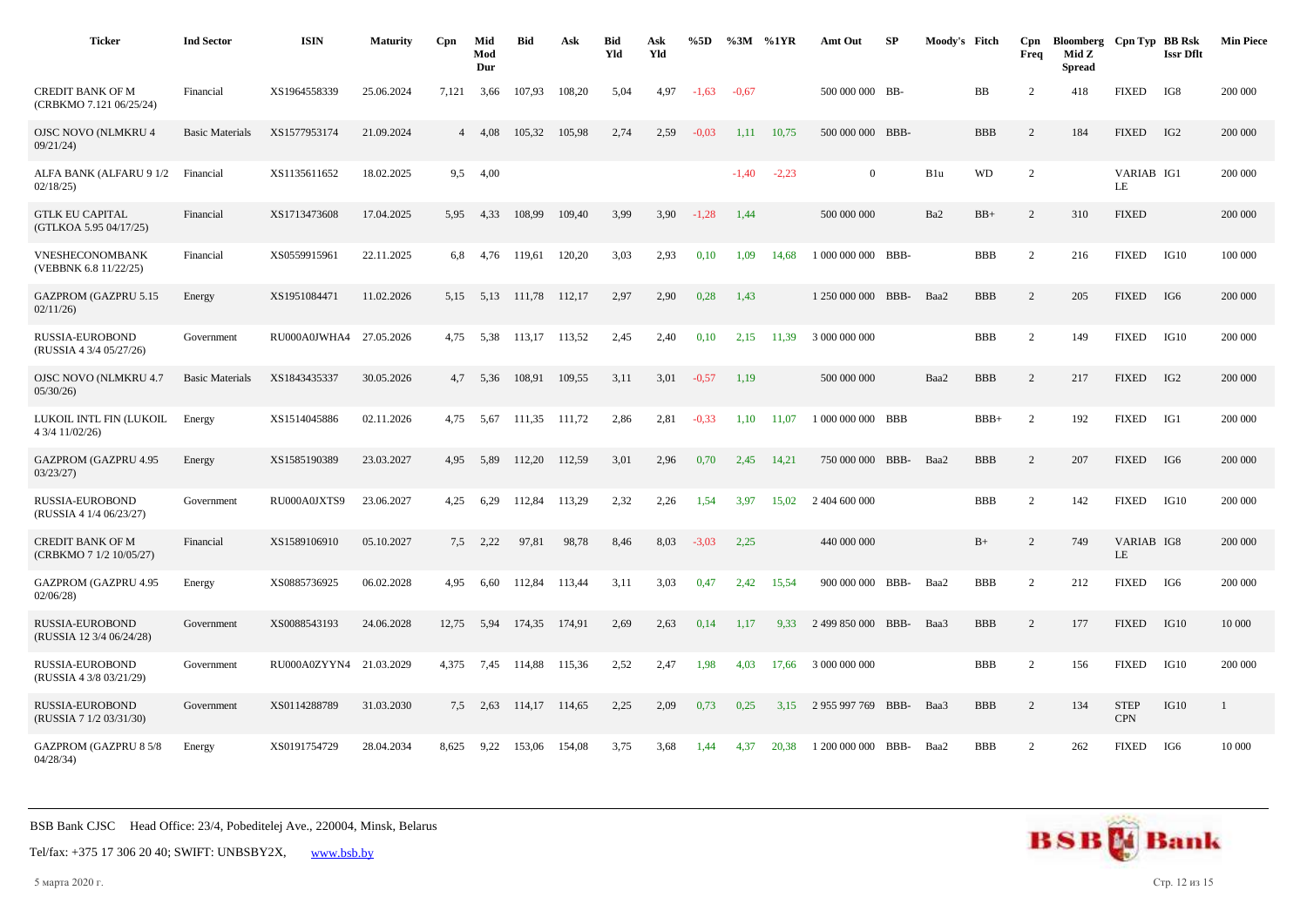| <b>Ticker</b>                                             | <b>Ind Sector</b>          | <b>ISIN</b>  | <b>Maturity</b> | Cpn   | Mid<br>Mod<br>Dur | <b>Bid</b> | Ask    | <b>Bid</b><br>Yld | Ask<br>Yld | %5D     | $\%3M$ %1YR |       | Amt Out            | SP     | Moody's Fitch |            | Cpn<br>Freq    | Bloomberg Cpn Typ BB Rsk<br>Mid Z<br><b>Spread</b> |              | <b>Issr Dflt</b> | <b>Min Piece</b> |
|-----------------------------------------------------------|----------------------------|--------------|-----------------|-------|-------------------|------------|--------|-------------------|------------|---------|-------------|-------|--------------------|--------|---------------|------------|----------------|----------------------------------------------------|--------------|------------------|------------------|
| RUSSIA-EUROBOND<br>(RUSSIA 5.1 03/28/35)                  | Government                 | RU000A1006S9 | 28.03.2035      | 5,1   | 10,86             | 125,64     | 126,18 | 2,97              | 2,94       | 3,18    | 6,49        |       | 4 000 000 000      |        |               | <b>BBB</b> | 2              | 187                                                | <b>FIXED</b> | IG10             | 200 000          |
| VTB BANK (VTB 6 1/4<br>06/30/35                           | Financial                  | XS0223715920 | 30.06.2035      | 6,25  | 9,85              | 104,56     | 107,56 | 5,80              | 5,51       | 2,60    | 2,97        | 5,41  | 22 513 000         | BBB-   | Baa3          | <b>WD</b>  | 2              |                                                    | <b>FIXED</b> | IG9              | 100 000          |
| <b>GAZPROM (GAZPRU 7.288</b><br>08/16/37                  | Energy                     | XS0316524130 | 16.08.2037      |       | 7,288 11,13       | 142,57     | 143,54 | 3,90              | 3,84       | 0,46    | 4,06        | 24,01 | 1 250 000 000      | BBB-   | Baa2          | <b>BBB</b> | 2              | 271                                                | <b>FIXED</b> | IG6              | 100 000          |
| RUSSIA-EUROBOND<br>(RUSSIA 5 5/8 04/04/42)                | Government                 | XS0767473852 | 04.04.2042      |       | 5,625 13,88       | 138,12     | 138,71 | 3,20              | 3,17       | 2,61    | 8,68        | 28,70 | 3 000 000 000 BBB- |        | Baa3          | <b>BBB</b> | $\overline{2}$ | 203                                                | <b>FIXED</b> | IG10             | 200 000          |
| RUSSIA-EUROBOND<br>(RUSSIA 5 7/8 09/16/43)                | Government                 | XS0971721963 | 16.09.2043      |       | 5,875 14,30       | 143,38     | 143,93 | 3,23              | 3,20       | 2,61    | 9,37        | 29,26 | 1 500 000 000 BBB- |        | Baa3          | <b>BBB</b> | $\overline{2}$ | 205                                                | <b>FIXED</b> | IG10             | 200 000          |
| RUSSIA-EUROBOND<br>(RUSSIA 5 1/4 06/23/47)                | Government                 | RU000A0JXU14 | 23.06.2047      |       | 5,25 16,16        | 134,63     | 135,13 | 3,31              | 3,29       | 2,31    | 9,37        | 36,86 | 7 000 000 000      |        |               | <b>BBB</b> | 2              | 206                                                | <b>FIXED</b> | IG10             | 200 000          |
| <b>Slovak Republic</b>                                    |                            |              |                 |       |                   |            |        |                   |            |         |             |       |                    |        |               |            |                |                                                    |              |                  |                  |
| <b>SLOVAK REPUBLIC</b><br>(SLOVAK 4 3/8 05/21/22)         | Government                 | XS0782720402 | 21.05.2022      | 4,375 | 2,08              | 105,81     | 106,39 | 1,67              | 1,41       | 0,32    | 0,50        | 1,19  | $1500000000A+$     |        | A2            | $A+$       | $\overline{c}$ | 83                                                 | <b>FIXED</b> | IG7              | 200 000          |
| <b>Ukraine</b>                                            |                            |              |                 |       |                   |            |        |                   |            |         |             |       |                    |        |               |            |                |                                                    |              |                  |                  |
| MHP SA (MHPSA 8 1/4<br>04/02/20                           | Consumer, Non-<br>cyclical | USL6366MAC75 | 02.04.2020      | 8,25  |                   |            |        |                   |            |         |             |       |                    | $0$ NR |               | $B+$       | $\overline{c}$ |                                                    | <b>FIXED</b> | IG9              | 200 000          |
| UKRAINE GOVT (UKRAIN 7 Government<br>$3/4$ 09/01/20)      |                            | XS1303918939 | 01.09.2020      | 7,75  | 0,47              | 101,63     | 102,13 | 4,27              | 3,23       | $-0,23$ | $-0.84$     | 2,60  | 1 364 685 000 B    |        | Caalu         | B          | $\overline{c}$ | 285                                                | <b>FIXED</b> | DS <sub>2</sub>  | 100 000          |
| UKRAINE GOVT (UKRAIN 7 Government<br>$3/4$ 09/01/21)      |                            | XS1303920083 | 01.09.2021      | 7,75  | 1,40              | 105,41     | 105,85 | 3,94              | 3,65       | $-0,44$ | 0,96        | 7,57  | 1409 282 000 B     |        | Caalu         | B          | 2              | 308                                                | <b>FIXED</b> | DS <sub>2</sub>  | 100 000          |
| <b>UKRAINE RAIL (RAILUA 9</b><br>$7/8$ 09/15/21)          | Industrial                 | XS1374118658 | 15.09.2021      | 9,875 | 0,71              | 104,24     | 104,53 | 4,15              | 3,78       | $-0,09$ | 0,28        | 4,88  | 200 000 000 B-     |        |               | B          | $\overline{2}$ | 321                                                | <b>FIXED</b> | IG10             | 200 000          |
| METINVEST BV (METINV 7<br>$1/2$ $12/31/21$                | <b>Basic Materials</b>     | XS1571247656 | 31.12.2021      | 7,5   | 0,03              | 99,67      | 101,10 |                   |            | 0,07    | 0,42        | 2,80  | 115 309 029 B      |        |               | BB-        | $\overline{2}$ |                                                    | <b>FIXED</b> | HY <sub>2</sub>  | 1 0 0 0          |
| METINVEST BV (METINV 7 Basic Materials<br>$1/2$ 12/31/21) |                            | XS1571247490 | 31.12.2021      | 7,5   | 1,67              | 99,70      | 100,86 | 7,59              | 6,91       | 0,19    | $-0,20$     | 2,56  | 115 309 029 B      |        |               | BB-        | 2              | 661                                                | <b>FIXED</b> | HY <sub>2</sub>  | 1 0 0 0          |
| <b>KERNEL HOLDING (KERPW</b><br>8 3/4 01/31/22)           | Consumer, Non-<br>cyclical | XS1533923238 | 31.01.2022      | 8,75  | 1,73              | 106,11     | 106,26 | 5,31              | 5,22       | $-1,25$ | 0,15        | 5,08  | 500 000 000 B      |        |               | BB-        | $\overline{c}$ | 450                                                | <b>FIXED</b> | IG8              | 200 000          |
| UKREXIMBANK (EXIMUK 9 Government<br>5/8 04/27/22)         |                            | XS1261825977 | 27.04.2022      | 9,625 | 1,04              | 104,69     | 105,48 |                   |            | $-0.69$ | 1,13        | 4,76  | 312 500 000        |        | Caa1          | B          | $\overline{2}$ |                                                    | <b>FIXED</b> | DS <sub>2</sub>  | 150 000          |
| UKRAINE GOVT (UKRAIN 7 Government<br>3/4 09/01/22)        |                            | XS1303921214 | 01.09.2022      | 7,75  | 2,26              | 108,92     | 109,42 | 3,94              | 3,74       | 0,52    | 3,23        | 12,43 | 1 383 692 000 B    |        | Caalu         | B          | 2              | 308                                                | <b>FIXED</b> | DS <sub>2</sub>  | 100 000          |

Tel/fax: +375 17 306 20 40; SWIFT: UNBSBY2X, [www.bsb.by](https://www.bsb.by/)

5 марта 2020 г. Стр. 13 из 15

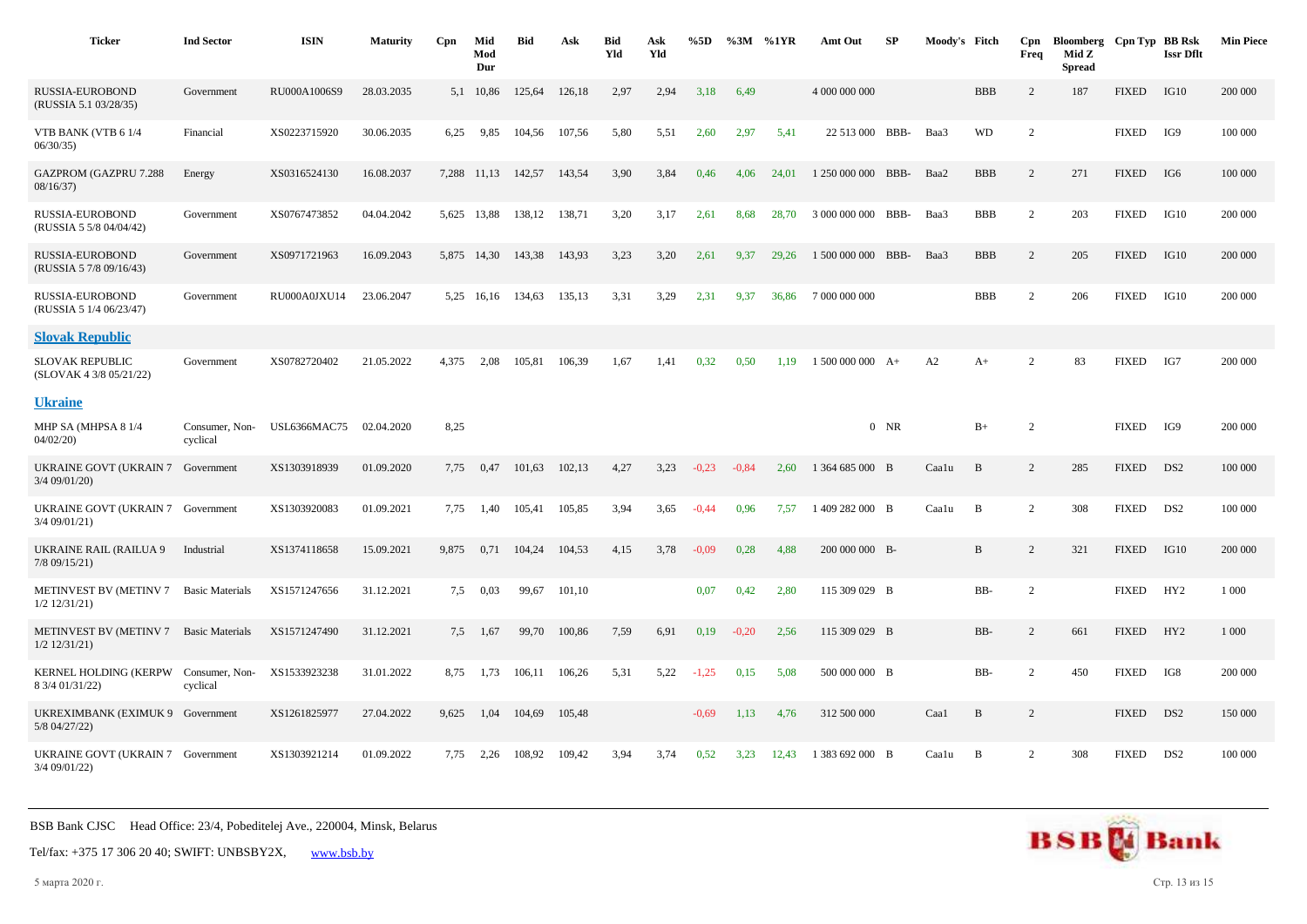| <b>Ticker</b>                                        | <b>Ind Sector</b>          | <b>ISIN</b>  | <b>Maturity</b> | C <sub>pn</sub> | Mid<br>Mod<br>Dur | <b>Bid</b> | Ask    | <b>Bid</b><br>Yld | Ask<br>Yld | %5D     |         | $\%3M$ %1YR | Amt Out         | -SP | Moody's Fitch |                | Cpn<br>Freq    | Bloomberg Cpn Typ BB Rsk<br>Mid Z<br><b>Spread</b> |                           | <b>Issr Dflt</b> | <b>Min Piece</b> |
|------------------------------------------------------|----------------------------|--------------|-----------------|-----------------|-------------------|------------|--------|-------------------|------------|---------|---------|-------------|-----------------|-----|---------------|----------------|----------------|----------------------------------------------------|---------------------------|------------------|------------------|
| CITY OF KYIV (CITKIE 7 1/2 Government<br>12/15/22    |                            | XS1743762558 | 15.12.2022      | 7,5             | 1,79              | 98,10      | 98,63  | 8.54              | 8,25       | $-1.64$ | 1.04    | 2.63        | 115 072 000     |     |               | B              | 2              |                                                    | <b>FIXED</b>              | DS <sub>2</sub>  | 100 000          |
| UKREXIMBANK (EXIMUK<br>Float 02/09/23)               | Government                 | XS1261825894 | 09.02.2023      | 8,74963         | 0,40              | 99,58      | 100,90 | 8,47              | 7,59       | $-0.10$ | 0,23    | 5,82        | 62 500 000      |     | Caa2          | CCC<br>$*_{+}$ | 2              |                                                    | FLOATI DS2<br>NG          |                  | 150 000          |
| ST SAVINGS BK UA<br>(OSCHAD 9 3/8 03/10/23)          | Financial                  | XS1273033719 | 10.03.2023      | 9,375           | 1,32              | 104,59     | 104,80 | 6,07              | 5,93       | $-0,53$ | 0,30    | 4,10        | 245 000 000     |     | Caa1          | $\, {\bf B}$   | 2              | 524                                                | <b>STEP</b><br><b>CPN</b> |                  | 200 000          |
| METINVEST BV (METINV 7<br>3/4 04/23/23)              | <b>Basic Materials</b>     | XS1806400534 | 23.04.2023      | 7,75            | 2,54              | 103,30     | 103,74 | 6,47              | 6,31       | $-1,34$ | 0,32    | 5.07        | 504 515 000 B   |     |               | BB-            | 2              | 560                                                | <b>FIXED</b>              | HY <sub>2</sub>  | 200 000          |
| <b>UKRAINE GOVT (UKRAIN 7</b><br>$3/4$ 09/01/23)     | Government                 | XS1303921487 | 01.09.2023      | 7,75            | 3,05              | 108,82     | 109,32 | 4,96              | 4,81       | $-0,37$ | 3,13    | 14.23       | 1 355 231 000 B |     | Caalu         | B              | 2              | 398                                                | <b>FIXED</b>              | DS <sub>2</sub>  | 100 000          |
| UKRAINE GOVT (UKRAIN<br>8.994 02/01/24)              | Government                 | XS1902171591 | 01.02.2024      | 8.994           | 3,29              | 112,36     | 113,03 | 5,43              | 5,25       | $-0,62$ | 2,70    | 14,14       | 750 000 000 B   |     |               | B              | 2              | 454                                                | <b>FIXED</b>              | DS <sub>2</sub>  | 200 000          |
| MHP SA (MHPSA 7 3/4<br>05/10/24                      | Consumer, Non-<br>cyclical | XS1577965004 | 10.05.2024      | 7.75            | 3,48              | 107.76     | 108,12 | 5.63              | 5.54       | $-0.99$ | 2,11    | 8.68        | 500 000 000 B   |     |               | $B+$           | 2              | 478                                                | <b>FIXED</b>              | IG9              | 200 000          |
| <b>UKRAINE RAIL (RAILUA 8</b><br>$1/4$ 07/09/24)     | Industrial                 | XS1843433472 | 09.07.2024      | 8,25            | 3,60              | 106,96     | 107,40 | 6,38              | 6,27       | $-2,24$ | 1,77    |             | 594 902 000     |     |               | B              | $\overline{2}$ | 551                                                | <b>FIXED</b>              | IG10             | 200 000          |
| UKRAINE GOVT (UKRAIN 7 Government<br>$3/4$ 09/01/24) |                            | XS1303925041 | 01.09.2024      | 7,75            | 3,79              | 108,88     | 109,53 | 5,49              | 5,33       | $-0,61$ | 3,59    | 16,39       | 1 339 057 000 B |     | Caalu         | B              | 2              | 462                                                | <b>FIXED</b>              | DS <sub>2</sub>  | 100 000          |
| UKREXIMBANK (EXIMUK 9 Government<br>$3/4$ 01/22/25)  |                            | XS1261825621 | 22.01.2025      | 9.75            | 1,76              | 105.07     | 105.94 |                   |            | $-1.65$ | $-0.02$ | 7,59        | 600 000 000     |     | Caal          | $\, {\bf B}$   | 2              |                                                    | <b>FIXED</b>              | DS <sub>2</sub>  | 200 000          |
| ST SAVINGS BK UA<br>(OSCHAD 9 5/8 03/20/25)          | Financial                  | XS1273034444 | 20.03.2025      | 9,625           | 1,21              | 103,69     | 103,88 | 6,64              | 6,49       | $-1,16$ | $-0.73$ |             | 500 000 000     |     | Caa1          | B              | 2              | 547                                                | <b>STEP</b><br><b>CPN</b> |                  | 200 000          |
| <b>UKRAINE GOVT (UKRAIN 7</b><br>$3/4$ 09/01/25)     | Government                 | XS1303925470 | 01.09.2025      | 7,75            | 4,48              | 109,19     | 109,90 | 5,77              | 5,62       | $-0.82$ | 3,91    | 18,10       | 1 328 887 000 B |     | Caalu         | B              | 2              | 489                                                | <b>FIXED</b>              | DS <sub>2</sub>  | 100 000          |
| MHP LUX SA (MHPSA 6.95<br>04/03/26                   | Consumer, Non-<br>cyclical | XS1713469911 | 03.04.2026      | 6.95            | 4,79              | 104.09     | 104,64 | 6,13              | 6,02       | $-1,13$ | 1,71    | 12.83       | 550 000 000 B   |     |               | $B+$           | 2              | 520                                                | <b>FIXED</b>              | IG9              | 200 000          |
| <b>METINVEST BV (METINV 8)</b><br>$1/2$ 04/23/26)    | <b>Basic Materials</b>     | XS1806400708 | 23.04.2026      | 8,5             | 4,46              | 104,29     | 104,88 | 7,58              | 7,46       | $-2,19$ | 0,60    | 6,20        | 647 661 000 B   |     |               | BB-            | 2              | 665                                                | <b>FIXED</b>              | HY <sub>2</sub>  | 200 000          |
| UKRAINE GOVT (UKRAIN 7 Government<br>$3/4$ 09/01/26) |                            | XS1303926528 | 01.09.2026      | 7,75            | 5,12              | 109,56     | 110,15 | 5,95              | 5,85       | $-0.92$ | 4,10    | 20,25       | 1 317 940 000 B |     | Caalu         | B              | 2              | 502                                                | <b>FIXED</b>              | DS <sub>2</sub>  | 100 000          |
| UKRAINE GOVT (UKRAIN 7 Government<br>3/4 09/01/27)   |                            | XS1303927179 | 01.09.2027      | 7,75            | 5,72              | 109,59     | 110,05 | 6,13              | 6,06       | $-0.68$ | 4.18    | 20.91       | 1 307 161 000 B |     | Caalu         | B              | 2              | 522                                                | <b>FIXED</b>              | DS <sub>2</sub>  | 100 000          |
| UKRAINE GOVT (UKRAIN 9 Government<br>$3/4$ 11/01/28) |                            | XS1902171757 | 01.11.2028      | 9,75            | 5,92              | 120,01     | 120,68 | 6,66              | 6,57       | $-1,05$ | 4,13    | 20,81       | 1 600 000 000 B |     |               | B              | 2              | 555                                                | <b>FIXED</b>              | DS <sub>2</sub>  | 200 000          |



5 марта 2020 г. Стр. 14 из 15